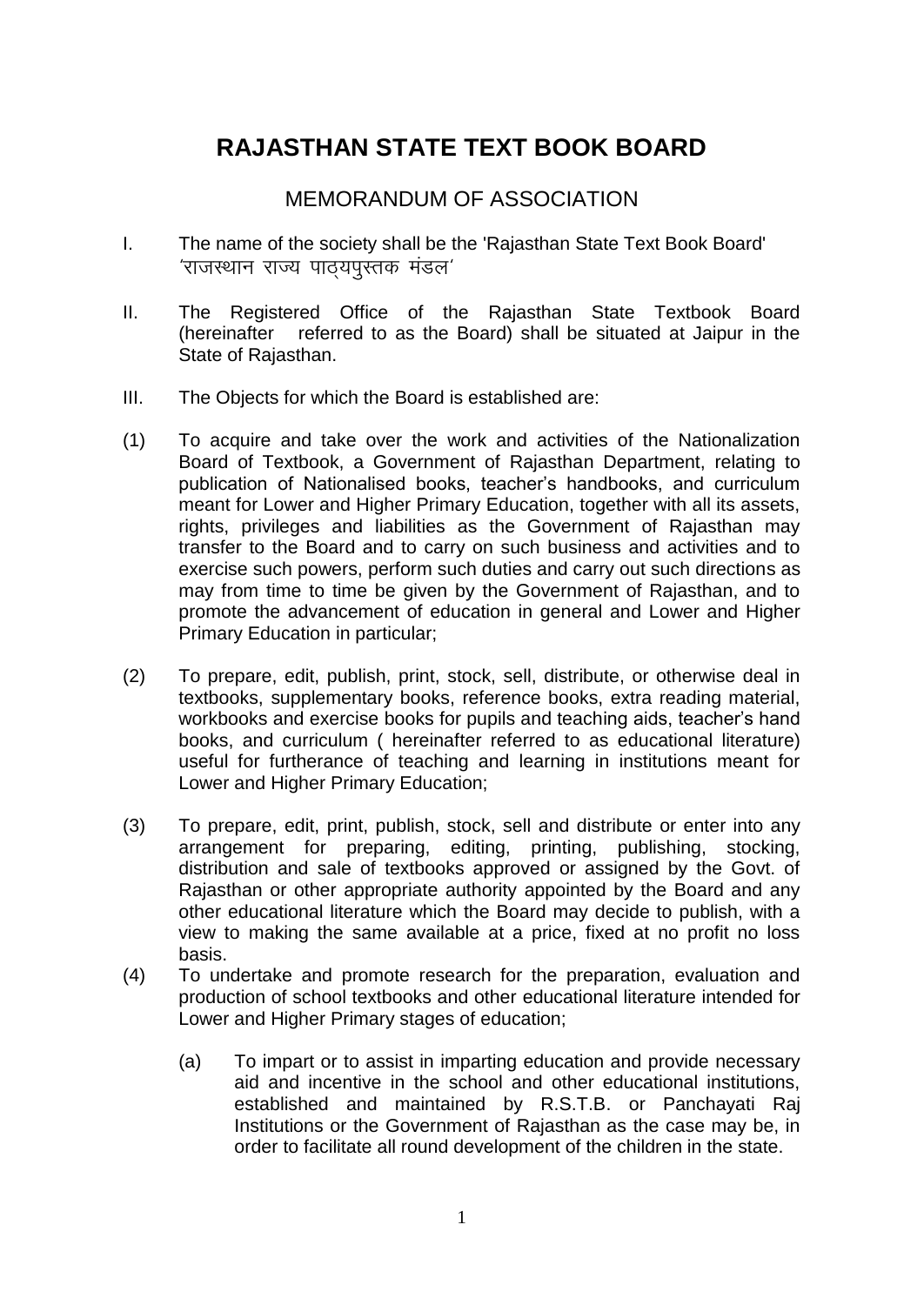- (5) To assess utility of educational literature produced by the Board or any other agency;
- (6) To promote research for improvement of curriculum and recommend the findings to the Government of Rajasthan or other appropriate authorities for modification of curricula for Lower & Higher Primary stages of education;
- (7) To establish and maintain libraries to facilitate research in the field of curricula, syllabi and textbooks and the preparation and production of text books and other educational literature;
- (8) To carry on business as publishers, printers, sellers and distributors of text book and other educational literature suited to the requirements of the curriculum approved by the Government of Rajasthan , without any commercial, profiteering or trading motive;
- (9) To enter into agreement with writers, editors, artists, photographers, publishers and other rights in respect of their books, publications, writings, articles, dramas, essays, poems, artwork, or photographs and to obtain purchases or otherwise acquire copyright and rights of publication, reproduction and the like;
- (10) To use ensign for the publications of the Board and for the purpose to apply for, takeout, purchase or otherwise acquire any ensign, copyrights, designs or other process which may seem useful for the Board;
- (11) To regulate and fix prices of the publications of the Board consistent with its objects;
- (12) To receive donations, grants, loans, advances or other moneys or deposits or otherwise from the Central government or any State Government or Banks or other financial institutions with or without allowance of interest thereon;( the Board shall not accept loans, grants, or donations to which conditions and obligations against the objectives of the Board are attached);
- (13) To own, establish, purchase, exchange, acquire by gift, take on lease, hire or otherwise howsoever any lands, buildings, easement rights in common and any properly movable or immovable including a printing Press or any estate or interest for the furtherance of all or any of the objects of the Board;
- (14) To construct, maintain, repair, extend , improve or develop any buildings, warehouses or works necessary or convenient for the purposes of the Board;
- (15) To borrow and raise money on security in the form of mortgage, charge, hypothecation or pledge over all or any of the immovable or movable properties belonging to the Board or in any other manner whatsoever and to sell, lease, exchange, sublet, transfer, or dispose of all or any property wholly or in part, movable or immovable of the Board,( The Board will not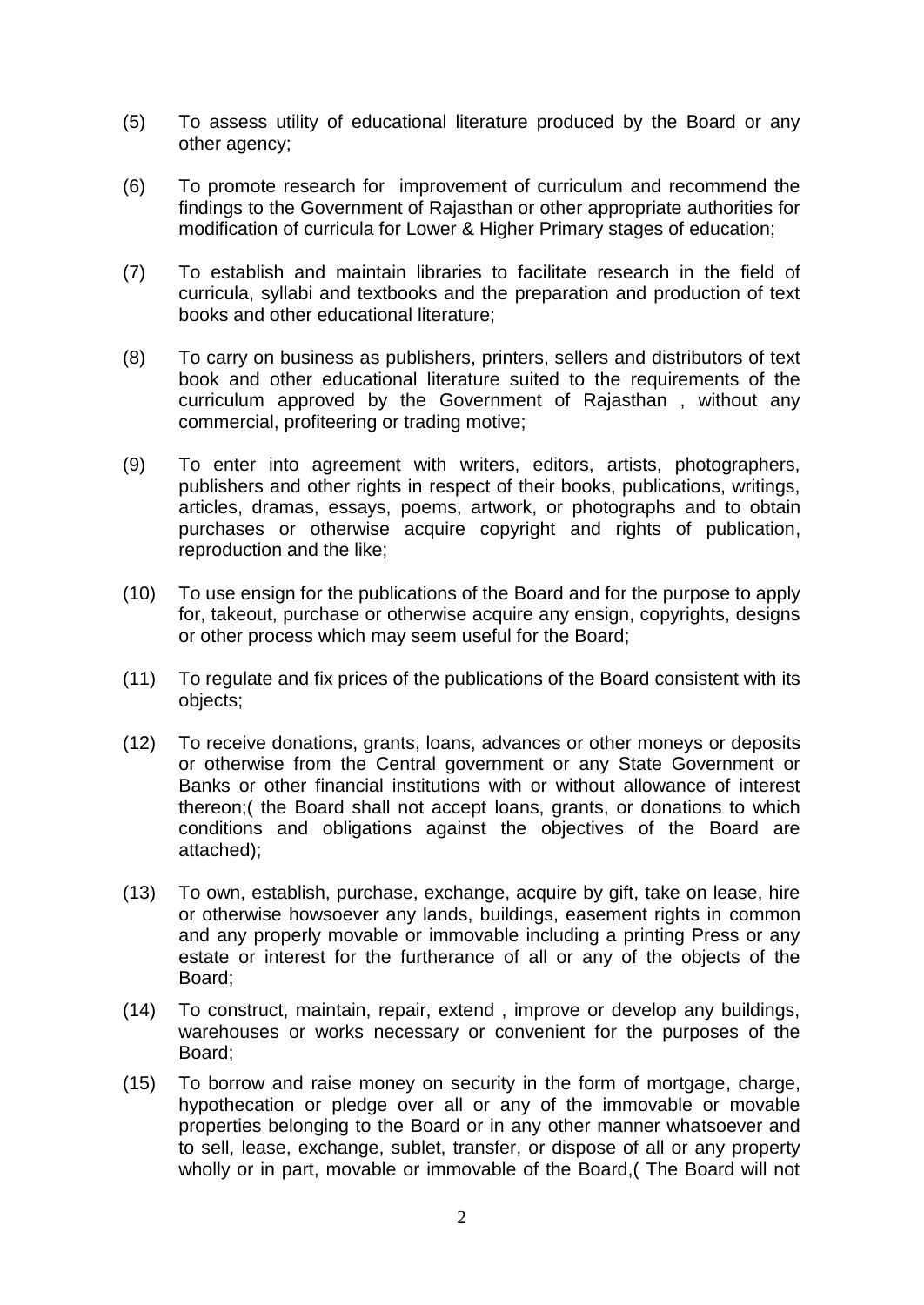raise money as aforesaid , in lieu of the property, loans or advances received from State or Central Government except with the specific consent of the respective Government)

- (16) To create any depreciation fund, reserve fund, sinking fund or any other special funds, whether for depreciation or repairs or replacement, improvement, extension or maintenance of the property of the Board or for any other purpose conducive to the interest of the Board out of its receipts, howsoever from donations, loans, advance, sale of books or otherwise;
- (17) To invest in such securities as the Board may determine from time to time and to deal with the funds of the Board;
- (18) To draw, make, accept, endorse and negotiate cheques, hundies, promissory notes or other negotiable instruments;
- (19) To appoint, suspend, or dismiss any agent or person engaged in the distribution of the publications of the Board and to allow trade discount to any such agent or person at such rate as deemed fit by the Board;
- (20) To appoint, commission or contract any agency or person for writing, illustrating , printing, binding, block making or other allied jobs of books production, supply of paper and transportation on such rates as approved or offered by the Board and to penalize, debar, dismiss the agency or person so engaged in the manner deemed fit by the Board;
- (21) For the purpose aforesaid, to sign, execute and deliver such assurance, agreements and deeds as may be necessary;
- (22) To pay out of the funds belonging to the Board or out of any particular part of such funds, all expenses of or incidental to the formation of the Board and management and administration of the Board including all rents, rates, taxes, outgoing, and the salaries, allowances, advances, contributions, gratuities, honoraria and bonuses of the employees;
- (23) To regulate the recruitment and conditions of service of the officers and servants of the Board subject to the rules of the Board;
- (24) To establish and maintain or procure the establishment and maintenance of any contributory or non-contributory Provident fund and/or pension on superannuation, gratuities, allowances or emoluments to any person or persons who are or were at any time in the employment or services of the Board or who are or were at any time officers of the Board and the widows and families of any such persons and also establish, subsidise and subscribe to any institutions, associations, clubs or funds, calculated by the Board to be for the benefit of or to advance the interest of the well- being of the employees of the Board or towards insurance of any such persons as aforesaid and deal with any such other association as aforesaid. To pay the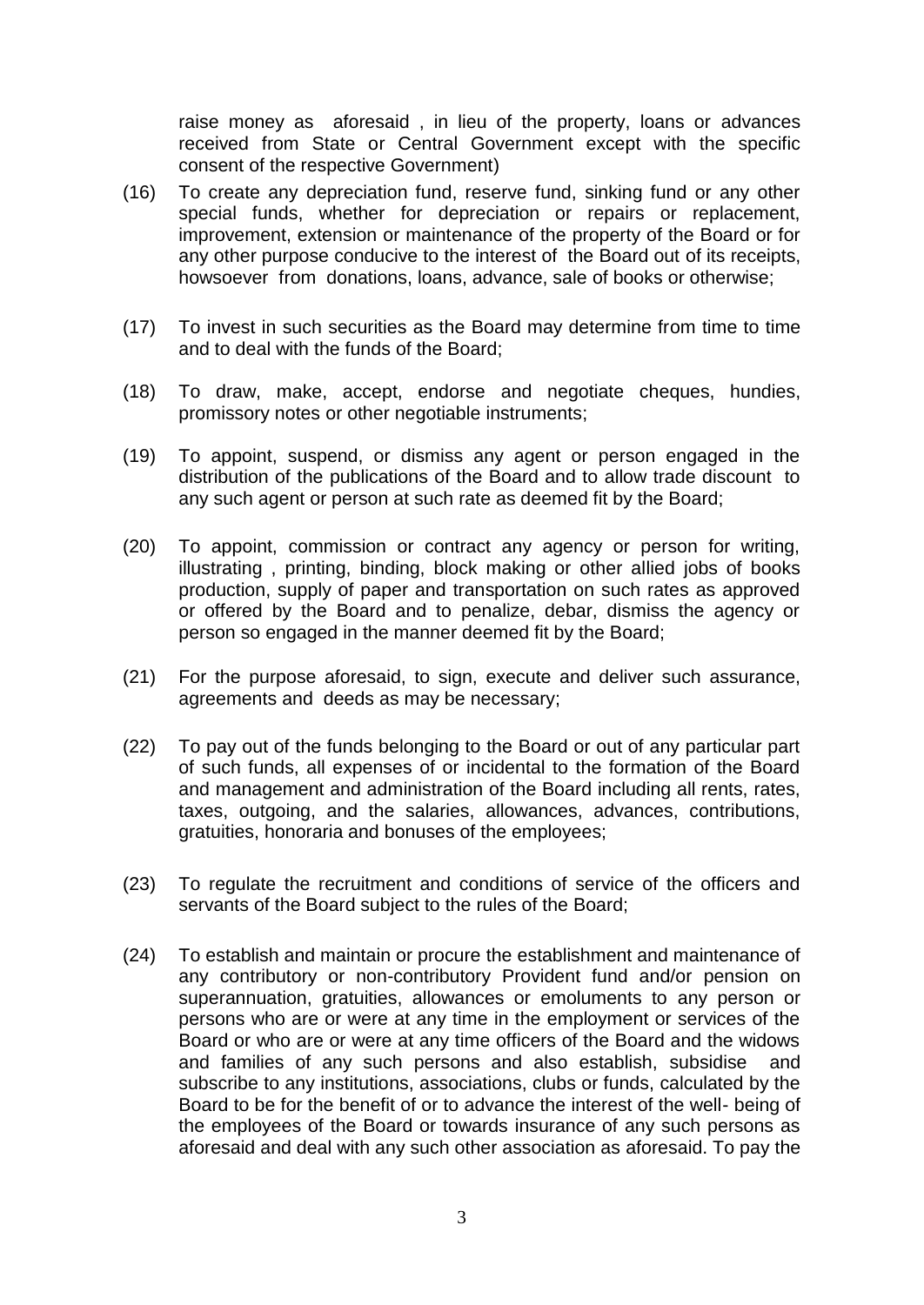leave salary and pension contribution of government servants drafted to the Board.

- (25) To provide for the welfare of employees or Ex- employees of the Board and their wives and families by building or contributing to the houses or dwellings or by grant-in aid such as for marriage and medical expenses and religious celebrations, by allowing bonus or loans and by providing or contributing towards clubs, co-operatives, medical and other assistances as the Board may deem fit;
- (26) To adopt such means for making know the publication and activities of the Board as may seem expedient, and in particular by advertisement, publicity and mass communication media, and to maintain effective public relations,;
- (27) To receive, for the fulfillment of its objects, assistance of Central or State Government, and academic and such other institutions whose objectives, wholly or in part, are similar to the objectives of the Board;
- (28) To undertake on agency basis or otherwise the following functions for or on behalf of the Government of Rajasthan or the Government of India:-
	- (a) Stocking, utilization and accounting for the gift paper received from the Government of India or the Government of Rajasthan;
	- (b) Implementing any scheme approved by the Government of Rajasthan for free supply of books & recover in whole or in part the cost of the books from the authority concerned;
	- (c) Utilizing the funds given by the Government of Rajasthan, Central Government or other institutions for schemes of publication of amenities of educational interest, teaching aids, reference books, and the like.
- (29) To do and execute, in general, such lawful acts, deeds, matters and things as are conducive or incidental to or for the attainment of the aforesaid objects or any of them.
- (IV) The first member of the Board, who shall jointly be called the Governing Council of the Board and to whom by the Rules and Regulations of the Board the funds, properties and management of the affairs of Board is entrusted are as follows:-

| S.<br>No. | Designation                                         | Address            | Designation in<br>the Board |
|-----------|-----------------------------------------------------|--------------------|-----------------------------|
|           | <b>Education Minister.</b><br>Govt. of Rajasthan    | Secretariat Jaipur | President                   |
|           | <b>Education Commissioner</b><br>Govt. of Rajasthan | Secretariat Jaipur | <b>Vice-President</b>       |
| 3         | <b>Finance Commissioner</b><br>Govt. of Rajasthan   | Secretariat Jaipur | Member                      |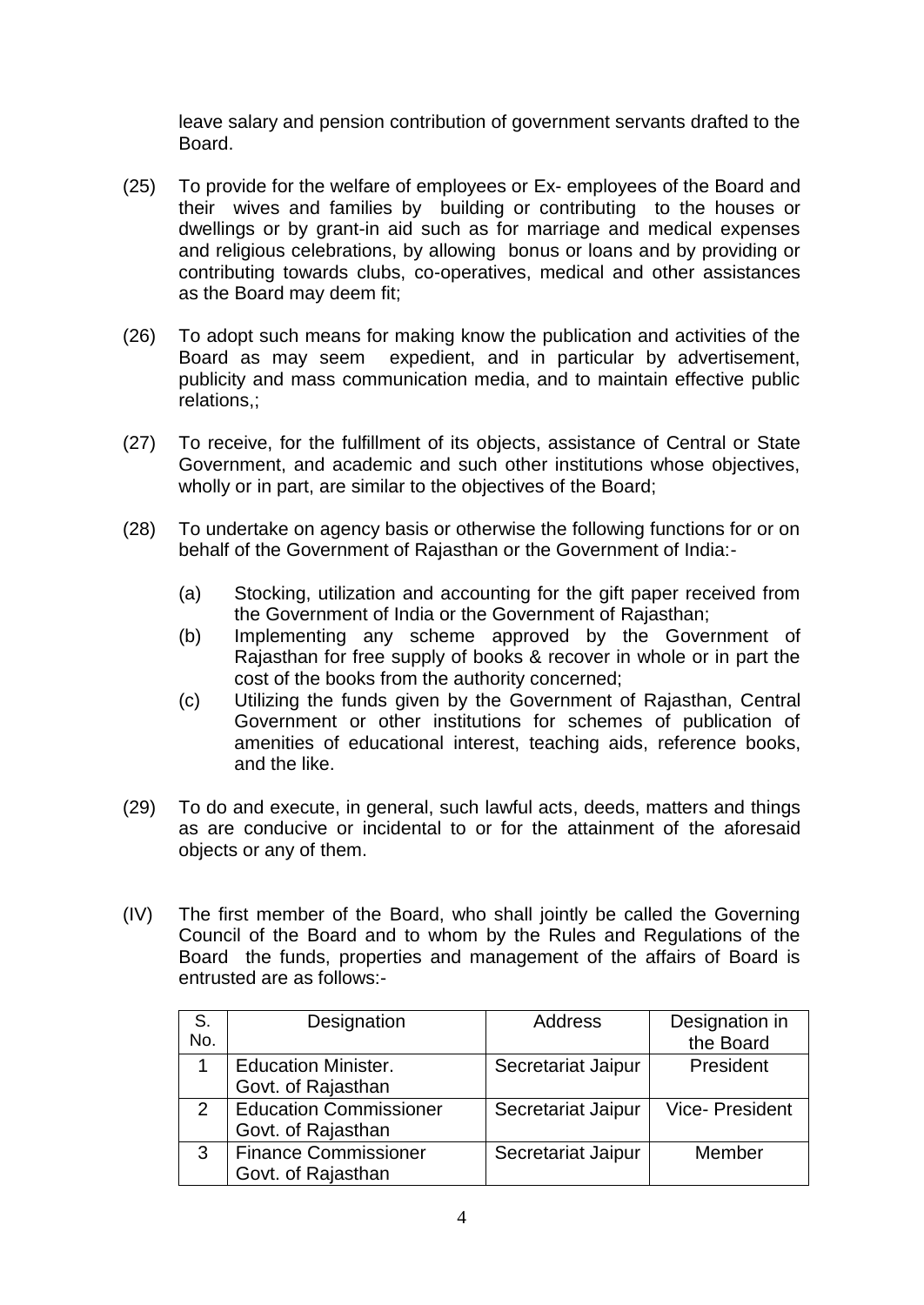| 4              | Director, Primary &            | Directorate of  | Member    |
|----------------|--------------------------------|-----------------|-----------|
|                | <b>Secondary Education</b>     | Education       |           |
|                | Rajasthan                      | <b>Bikaner</b>  |           |
| 5              | Director, Printing &           | Jaipur          | Member    |
|                | <b>Stationery Rajasthan</b>    |                 |           |
| 6              | Chairman, Board of             | Ajmer           | Member    |
|                | <b>Secondary Education</b>     |                 |           |
|                | Rajasthan                      |                 |           |
| $\overline{7}$ | Director State Institute of    | S.I.E., Udaipur | Member    |
|                | Education, Rajasthan           |                 |           |
| 8              | Director State Institute of    | S.I.Sc. Udaipur | Member    |
|                | <b>Science Education</b>       |                 |           |
|                | Rajasthan                      |                 |           |
| 9              | <b>An Eminent Educationist</b> | Nominee of the  | Member    |
|                |                                | Government      |           |
| 10             | An Expert in book production   | Nominee of the  | Member    |
|                | and publication                | Government      |           |
| 11             | An Expert in the School        | Nominee of the  | Member    |
|                | Education                      | Government      |           |
| 12             | Secretary of the Board         | Rajasthan State | Secretary |
|                |                                | Textbook Board, |           |
|                |                                | Jaipur          |           |

- (V) The Governing Council shall carry on the management of the affairs of the Board through an Executive Council constituted according to the Rules and Regulations of the Board.
- (VI) The funds and property of the Board howsoever derived shall be utilized only towards the promotion of the objects of the Board as set forth in this Memorandum of Association.
- (VII) The Board shall not be dissolved without the specific consent of the Government of Rajasthan which is interested in it and the dissolution shall take effect in accordance with the provisions laid down in Section 13 & 14 of the Rajasthan Societies Registration Act, 1958.
- (VIII) The Government of Rajasthan may issue such directions to the Board as may deem necessary consistent with the objects mentioned above and it shall be the duty of the Board to comply with such directions.
- (IX) The Board may at any time, alter, extend or abridge the Memorandum of Association, objects or the Rules and Regulations attached hereto as it may think advisable with the consent of the Government of Rajasthan and in accordance with the provisions of Section 12 of Rajasthan Societies Registration Act, 1958.
- (X) We, the several persons whose names, occupations and addresses are given below are desirous of forming ourselves into a Society registered under the Rajasthan Societies Registration Act, 1958 (Rajasthan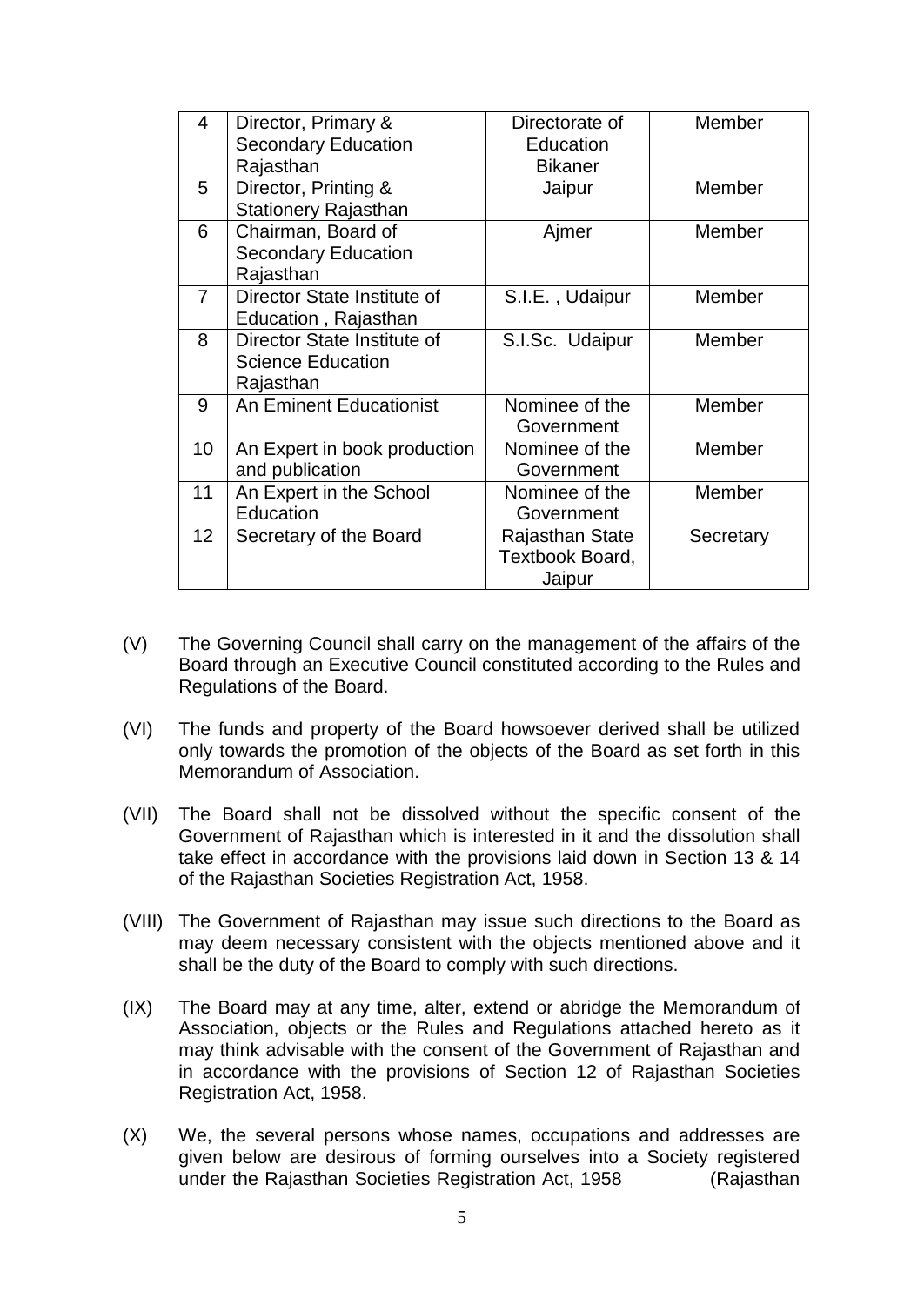Act No. XXVIII of 1958) for the objects aforesaid and subject to the Rules and Regulations of the Board, a certified copy where of is attached hereto.

Dated this Twenty Sixth day of December; Nineteen Hundred Seventy Three.

| S.             | Name, Father's Name,              | <b>Address</b>      | Designation in | Signature |
|----------------|-----------------------------------|---------------------|----------------|-----------|
| No.            | Occupation                        |                     | the Board      |           |
| 1              | Shri Khet Singh S/0 Shri          | Secretariat, Jaipur | President      |           |
|                | Laxman Singh, Education           |                     |                |           |
|                | Minister, Rajasthan               |                     |                |           |
| $\overline{2}$ | Shri Mahendra Singh S/0           | Secretariat, Jaipur | Vice-          |           |
|                | Shri Mohan Singh,                 |                     | President      |           |
|                | Education                         |                     |                |           |
|                | Commissioner, Govt. of            |                     |                |           |
|                | Rajasthan                         |                     |                |           |
| 3              | Shri M.S Sadasivan S/o            | Secretariat, Jaipur |                |           |
|                | Shri S. Sitarama Iyer,            |                     |                |           |
|                | Finance Commissioner,             |                     |                |           |
|                | Govt. of Rajasthan                |                     |                |           |
| 4              | Shri R.S. Kumat S/o Shri          | Directorate of      | Member         |           |
|                | Kamal Kumat, Director,            | Education, Bikaner  |                |           |
|                | <b>Primary &amp; Secondary</b>    |                     |                |           |
|                | Education, Rajasthan              |                     |                |           |
| 5              | Shri S.D. Gupta S/o Shri          | Jaipur              | Member         |           |
|                | Bihari Lal Gupta, Director,       |                     |                |           |
|                | <b>Printing &amp; Stationary</b>  |                     |                |           |
|                | ,Rajasthan                        |                     |                |           |
| 6              | Shri Kesri Lal Bordia S/o         | Ajmer               | Member         |           |
|                | Shri Laxmi Lal Bordia,            |                     |                |           |
|                | Chairman Board of                 |                     |                |           |
|                | <b>Secondary Education</b>        |                     |                |           |
|                | Rajasthan                         |                     |                |           |
| $\overline{7}$ | Smt. O. Joshi W/o Shri            | S.I.E., Udaipur     | Member         |           |
|                | Fateh Raj Joshi, Director         |                     |                |           |
|                | <b>State Institute of Science</b> |                     |                |           |
|                | Education, Rajasthan              |                     |                |           |
| 8              | Shri Laxmi Narayan                | Rajasthan State     | Secretary      |           |
|                | Sharma S/o Shri                   | Textbook Board,     |                |           |
|                | Bansidhar Sharma,                 | Jaipur              |                |           |
|                | Secretary of the Board            |                     |                |           |

**\*** Added vide resolution passed and confirmed by Governing Council on dated 28.01.1983

We, the undersigned certify that we know the above signatories and they have signed before us.

Signature of witness 1 Signature of witness 1<br>
Name<br>
Name Name Name Designation Designation<br>Address Address Address Address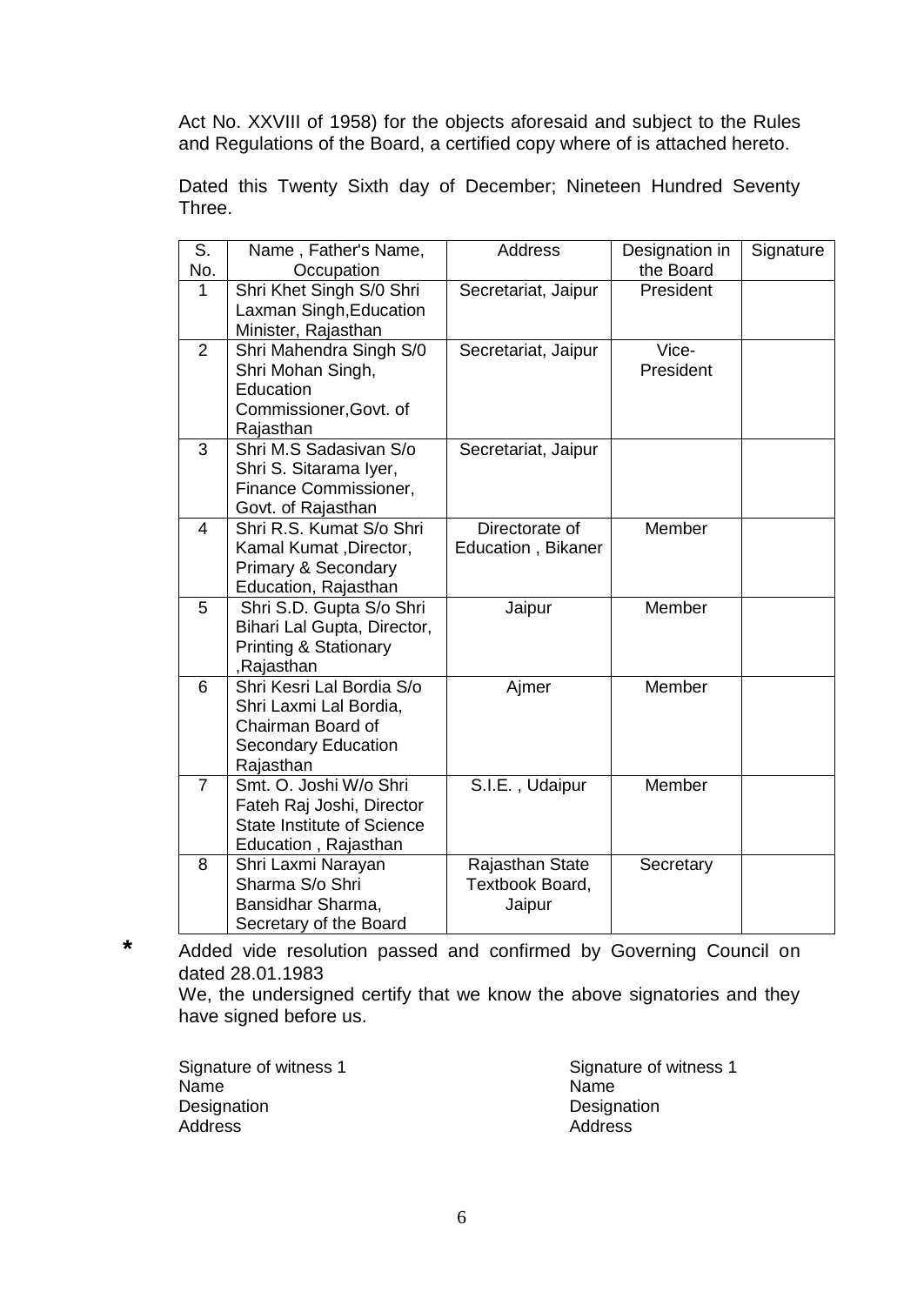# RAJASTHAN STATE TEXTBOOK BOARD, JAIPUR RULES AND REGULATIONS PRELIMINARY

#### 1. Short Title

These rules may be called the Rajasthan State Textbook Board Rules, 1973.

#### 2. Definition

In these rules unless the context otherwise requires:

- (a) "Board" means the Rajasthan State Textbook Board.
- (b) "President" means the President of the Governing Council.
- (c) "Government" means the Government of Rajasthan.
- (d) "Governing Council" means the Governing Body of the Board.
- (e) "Executive Council" means the Executive Body of the Board.
- (f) "Chairman" means the Chairman of the Executive Council.
- (g) "Secretary" means the Secretary of the Rajasthan State Textbook Board.
- (h) "Year" means the financial year commencing from  $1<sup>st</sup>$  April and closing on 31<sup>st</sup> March of the next Calendar Year.

# M E M B E R S H I P

#### 3. First Members

Signatories to the memorandum of association of the Board shall be the first members of the Board.

4. Composition

The Board shall consist of the ex-officio, nominated and co-opted members of the Governing Council. The composition of the Governing Council of the Board shall be as follows:

\* New composition of Governing Council Inserted vide resolution passed and confirmed by Governing Council on 04.07.2000

\_\_\_\_\_\_\_\_\_\_\_\_\_\_\_\_\_\_\_\_\_\_\_\_\_\_\_\_\_\_\_\_\_\_\_\_\_\_\_\_\_\_\_\_\_\_\_\_\_\_\_\_\_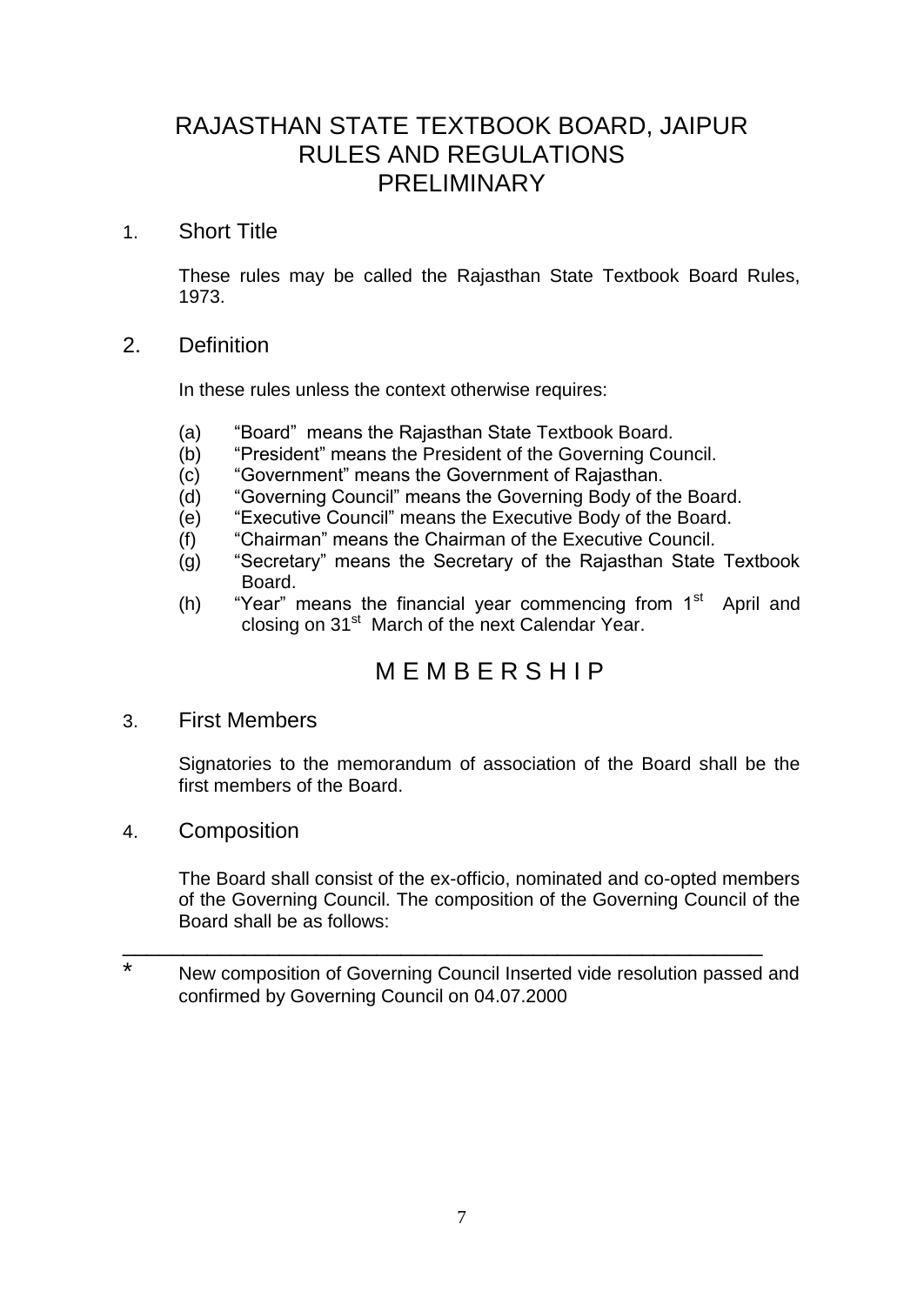(a) The following shall be the ex-officio members of the Governing Council:

| S.No           | Designation                                                                                                    | Designation in           |
|----------------|----------------------------------------------------------------------------------------------------------------|--------------------------|
|                |                                                                                                                | <b>Governing Council</b> |
| 1              | *Education Minister, Rajasthan, Jaipur                                                                         | President                |
| $\overline{2}$ | **Education Secy. Govt. of Raj., Jaipur                                                                        | <b>Vice-President</b>    |
| 3              | Finance Secretary to Govt. of Raj., Jaipur or<br>his nominee                                                   | Member                   |
| $\overline{4}$ | Director, Panchayati Raj., Govt. Rajasthan,<br>Jaipur                                                          | Member                   |
| 5              | Special Secretary Elementary Education,<br>Panchayati Raj, Govt. of Raj.                                       | Member                   |
| 6              | Director, Elementary Education Raj. Bikaner                                                                    | Member                   |
| $\overline{7}$ | Director, Printing & Stationery Department,<br>Jaipur                                                          | Member                   |
| 8              | Director, S.I.E.R.T. Udaipur or his nominee,<br>not below the rank of Joint Director,<br>Elementary Education. |                          |
| 9              | Secretary Raj. State Textbook board, Jaipur                                                                    | <b>Member Secretary</b>  |

- (b) In addition to the ex-officio members, there shall be two members nominated by the Govt. as follows:
- 10. An eminent Educationist

Member (Govt. nominee)

11. An expert in book production & publication

Member (Govt. nominee)

#### 5. Co-opted Members

The Governing Council may at any time and from time to time with the consent of the Government co-opt up to 2\*\*\* members to the Governing Council on the written proposal & recommendation of more than 4 members of the Governing Council that a particular person, by virtue of his knowledge and experience shall be helpful for the Board in the planning and realization of its programmes and policies.

\_\_\_\_\_\_\_\_\_\_\_\_\_\_\_\_\_\_\_\_\_\_\_\_\_\_\_\_\_\_\_\_\_\_\_\_\_\_\_\_\_\_\_\_\_\_\_\_\_\_\_\_\_\_\_\_\_\_\_\_

- \* Education Minister, Rajasthan inserted in place of Panchayat Raj. Minister, Rajasthan vide order no. p12(2) Edu-1/ele-edu./2000 dated 7.5.2003
- \*\* Education Secretary, Elementary Education, Rajasthan Government inserted in place of Development Commissioner, Rajasthan Government vide order no. p12(2) Edu-1/ele-edu./2000 dated 7.5.2003
- \*\*\* 2 members inserted in place of 3 members vide resolution passed and confirmed by Governing Council on 04.07.2000 vide order no. p12(2) Edu-1/ele-edu./2000 dated 7.5.2003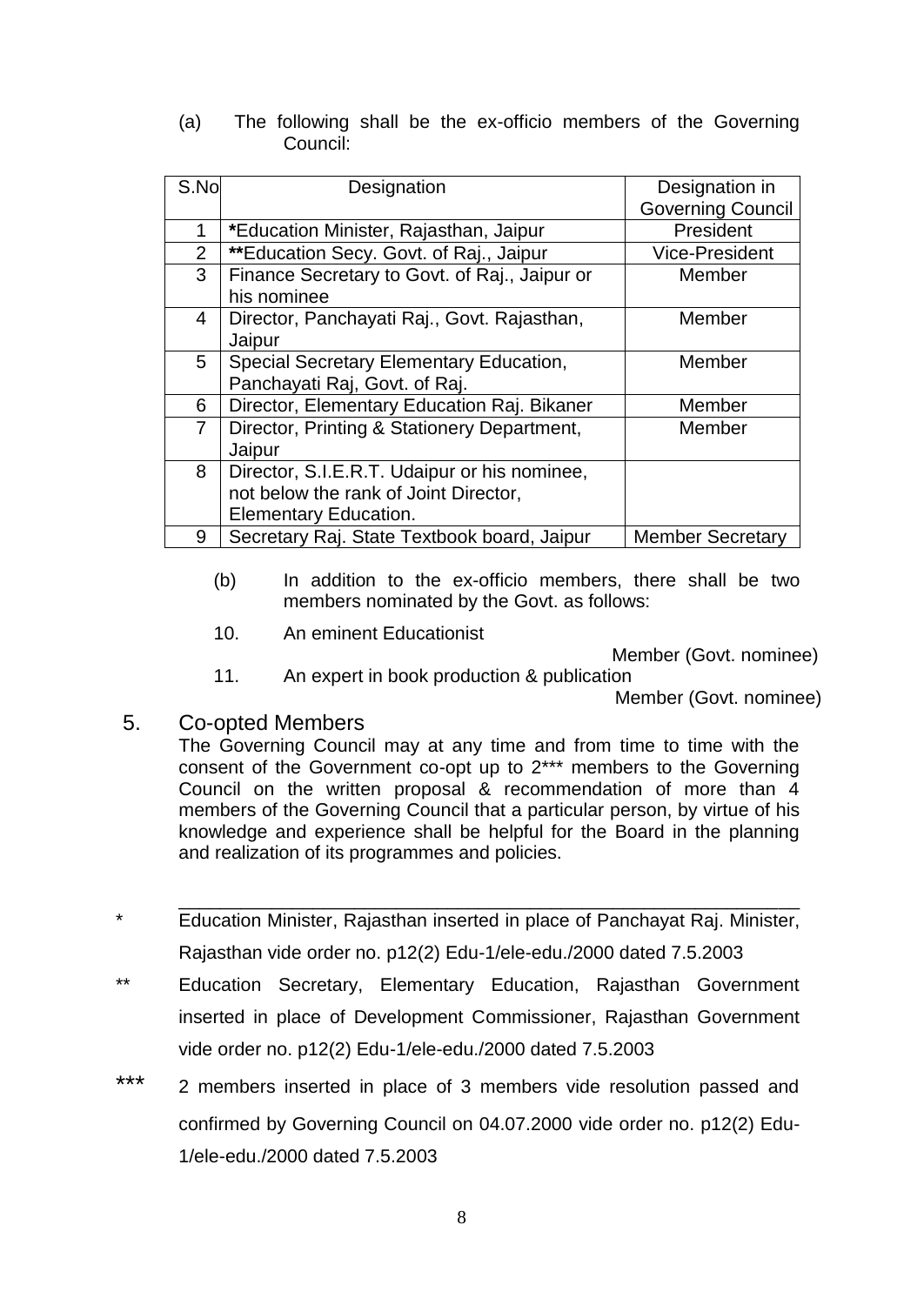### 6. Term of office of ex-officio Members

The members of the Governing Council of the Board who are officials of the Government shall continue to be members of the Governing Council so long as they hold their office and shall cease to be members of the Governing Council as soon as they cease to hold such office. The successor in office of the person, so ceasing to be member of the Governing Council shall become a member in place of the outgoing official member, subject to like conditions as to the term of membership from the date of his assuming charge of the new office.

7. Charge in the official Membership

In the event of any office held by the official members of the Governing Council or any of them being abolished or differently designated, or in the event of any doubt as to whether a particular person holds a particular office or not, a duly authenticated communication from the Government to the Board conveying the decision of the Government as to the successorin –office or as to the incumbent holding the office shall be final and conclusive.

8. Term of membership of Government nominees and co-opted members

A person nominated by the Government to be a member or co-opted as a member of the Governing Council shall become such member as from the date of receipt by the Board of a duly authenticated communication from the Government that such person has been nominated or allowed to be coopted as a member of the Governing Council. Nominated or co-opted members of the Governing Council shall hold office for two successive years and their term of office shall be co-terminus with the second year of their term, \* but he/she can be nominated or co-opted again for second term.

- 9. Cessation of the term of co-opted members or of Government nominees
	- (a) A Government nominated or co-opted member of the Governing council shall cease to be member if ;
		- (i) He dies or resigns or becomes of unsound mind or presents a petition for being adjudicated or is adjudged as insolvent or is convicted or a criminal offence involving moral turpitude or becomes physically unfit; or
			- (ii) He does not attend three consecutive meetings of the Governing Council without proper prior intimation in writing to the Secretary.

\_\_\_\_\_\_\_\_\_\_\_\_\_\_\_\_\_\_\_\_\_\_\_\_\_\_\_\_\_\_\_\_\_\_\_\_\_\_\_\_\_\_\_\_\_\_\_\_\_\_\_\_\_\_\_\_\_\_\_\_

<sup>\*</sup> Added vide resolution passed and confirmed by Governing Council on 24.08.1979.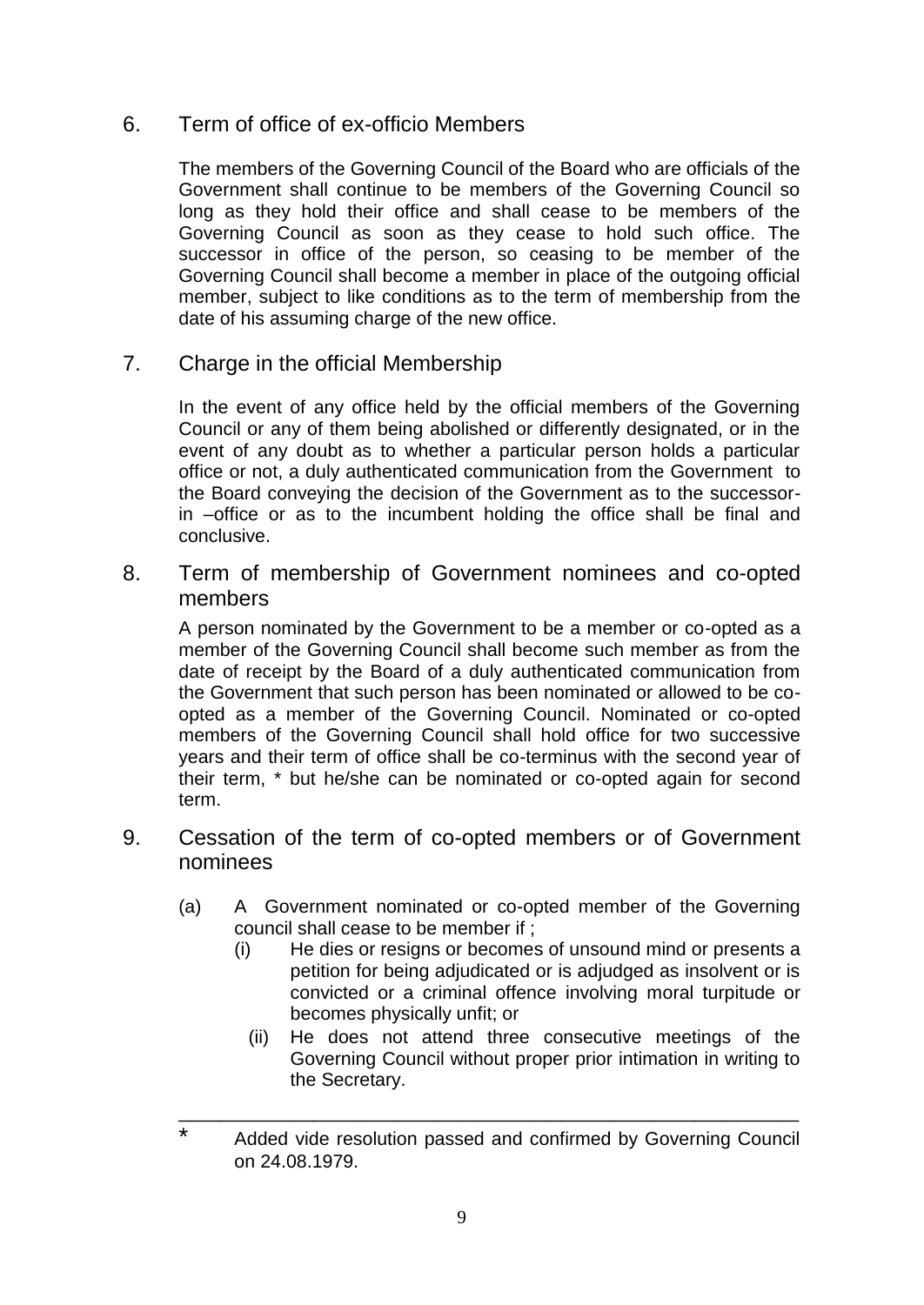- (b) The Government shall have the right to remove any member from the membership of the Governing council if they are satisfied that such member is directly or indirectly interested in any agency with whom the Board has its business dealings.
- (c) Where a person ceases to be a member of the Governing Council under Section 9 (A& B); the Secretary shall intimate the fact in writing to such person and report the same to the Rajasthan Societies Registration Authority and the Government immediately.

#### 10. Resignation when to take effect

Resignation of membership of the Governing Council shall be tendered to the President and shall not take effect until it has been accepted by the President or the expiry of thirty days from the date of tendering the resignation.

- 11. Governing Council may function notwithstanding Vacancies The Governing Council may function not withstanding that any person who is entitled to be a member by reason of his office is not a member of the Governing Council for the time being and notwithstanding any other vacancy in its body, whether by non-appointment or otherwise. No set or proceeding of the Governing Council shall be invalidated merely by reason of the happening of any of the aforesaid events or of any defect in the appointment of any of its members.
- 12. Roll of member
	- (a) A roll of members setting out therein full names and addresses of the members and their occupation shall be maintained and every person becoming a member shall be required to sign the roll of members.
	- (b) Every member of the Governing Council shall communicate the change in his address, if any, to the Secretary who shall thereupon enter his new address in the roll of members on receipt of any communication from the Government or the member as aforesaid and keep the same up to date, and to intimate the changes to the Rajasthan Societies Registration Authority ( Registrar of Cooperative Societies for the State)

# **MEETINGS**

#### 13. Annual General Meeting

Annual General Meeting of the members of the Governing Council shall be held once before the  $30^{th}$  June in each year at such time and place as the President may from time to time determine for considering the report of the work done during the proceeding year, review the accounts of the Board of such year and if necessary appoint auditor or auditors and to approve the annual report and accounts to be submitted to the Government and to transact any other business submitted by the Executive Council.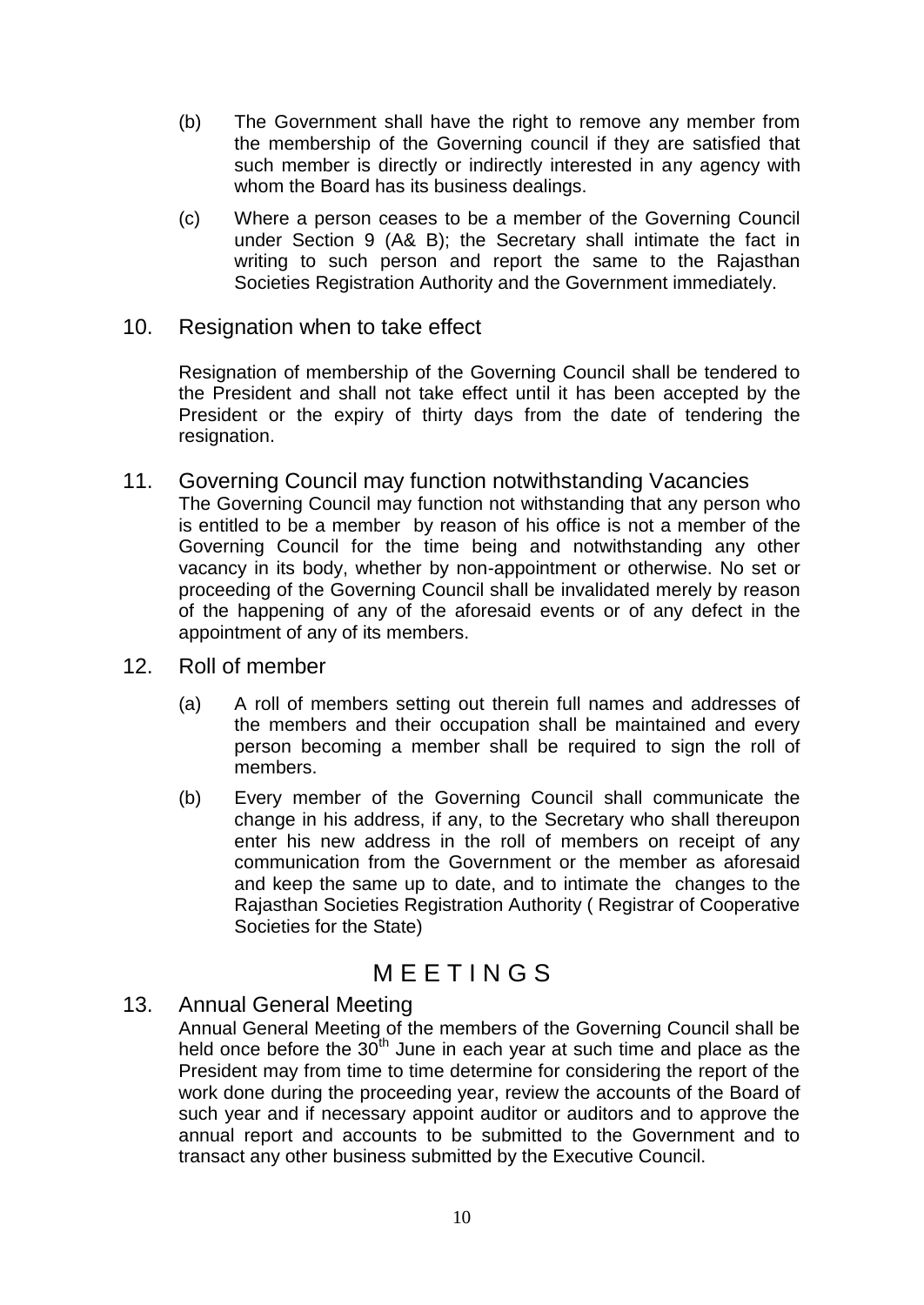# 14. Ordinary General Meetings

The President of the Board may, at any time during the year and as often as necessary, convene meetings of the members of the Governing Council other than the Annual General meeting for transaction of any business within the powers of the Governing Council.

#### 15. Extra-ordinary General Meeting

The President, at his own or upon the requisition in writing by the Government may convene an extra-ordinary general meeting at such time and place to be determined by him within ten (10) clear days from the date of requisition.

#### 16. Notice of Meeting

For holding general meetings a notice of ten clear days specifying the place, day and time of meeting and general nature of business must be given, by post or by hand delivery to the respective addresses of members but the accidental omission to give such notice or non-receipt thereof any member shall not invalidate the proceedings at any general meeting.

# PROCEEDINGS AT GENERAL MEETINGS

#### 17. Quorum

No business shall be transacted at any meeting of the members of Governing Council unless a quorum of not less than \* one third members is present within fifteen minutes from the time appointed for the meeting at the commencement of such meeting.

#### 18. When no quorum present

If within fifteen minutes from the time appointed for the meeting, no quorum is present, the meeting shall stand adjourned to the same day in the following week at the same time and place. At such an adjourned meeting no quorum shall be necessary and the members present may transact the business for which the meeting was called for.

#### 19. Presiding at General Meeting

The President and in his absence the Vice-President and in his absence any other member chosen at the meeting will preside at every meeting of the Governing Council.

#### 20. Adjournment

The presiding member at any general meeting, may with the consent of the members present at the meeting, adjourn the meeting from time to time and from place to place, but no business shall be transacted at any adjourned meeting other than the business left unfinished at the meeting from which the adjournment took place.

\_\_\_\_\_\_\_\_\_\_\_\_\_\_\_\_\_\_\_\_\_\_\_\_\_\_\_\_\_\_\_\_\_\_\_\_\_\_\_\_\_\_\_\_\_\_\_\_\_\_\_\_\_\_\_\_\_\_\_\_

<sup>\*</sup> "One third members" inserted in place of "four members" vide resolution passed and confirmed by Governing Council on 24.08.1979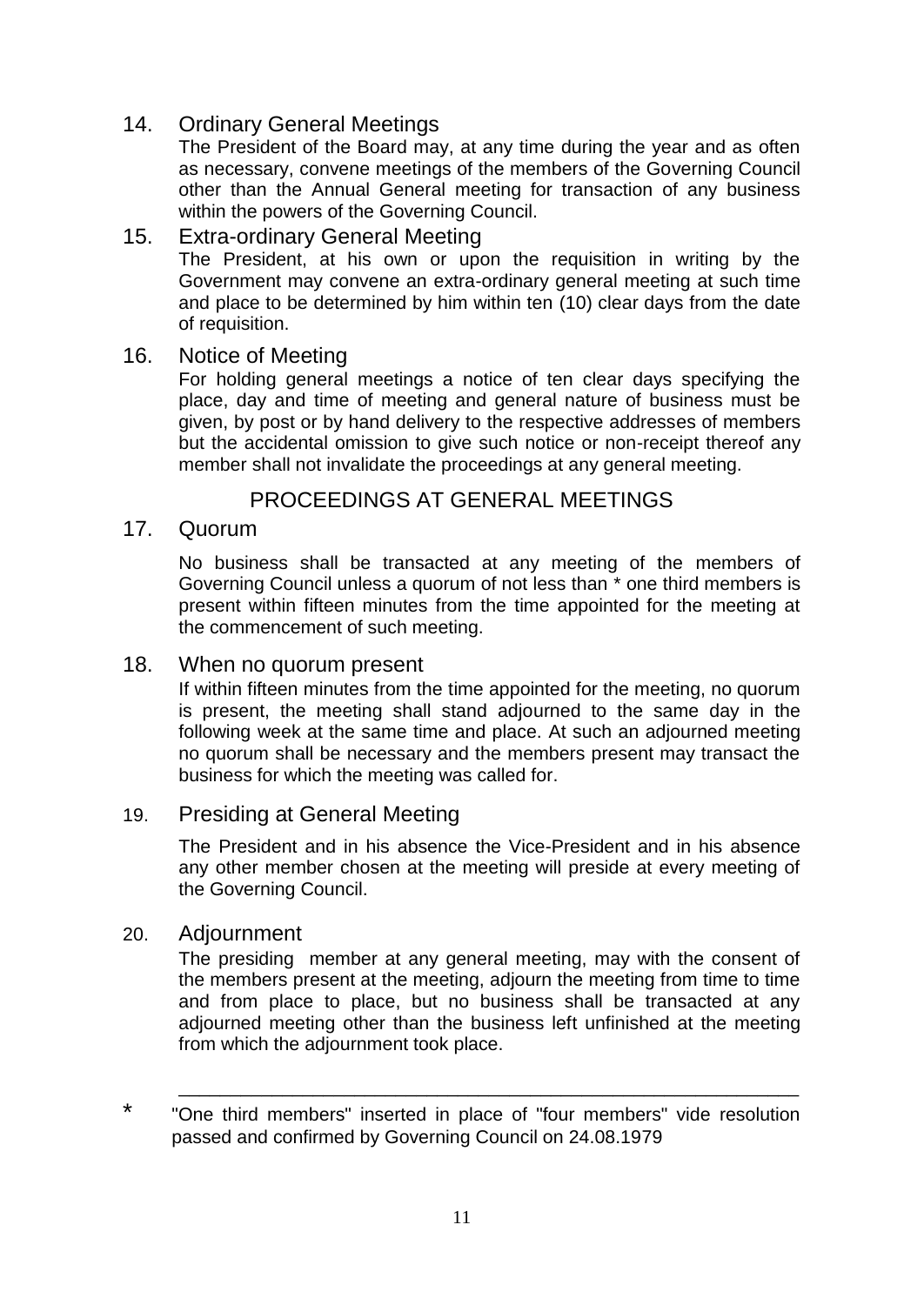#### 21. Procedure at general meetings and casting vote

Every member shall have one vote and every question submitted to a meeting shall be decided by a show of hands and in case of an equality of votes the presiding member shall have and exercise a casting vote in addition to the vote to which he is entitled as a member.

#### 22. Declaration of Resolution

At any general meeting a declaration by the presiding member that a resolution has been carried or carried by a particular majority and an entry to that effect in the minutes book shall be conclusive evidence of the fact.

#### 23. Presiding member to guide the meetings

Subject to aforesaid, all general meetings shall be guided in their proceedings by the presiding member of the meeting and his rulings in regard to all matters of procedure shall be final.

#### 24. President of the Board

The President shall be entitled to preside at, conduct and regulate all the meetings of the Governing Council and Executive Council and his rulings on any point of order or the meeting and effect of these rules and particulars as to the powers and functions or duties of various officers, office bearers, committees, sub-committees and any advisory bodies appointed by the Governing Council shall be final and exclusive.

#### 25. Vice President of the Board

In the absence of the President, the Vice-President of the Governing Council shall be entitled to preside at all meetings of the Governing Council and to exercise all the powers of the President at such meetings.

#### 26. Minutes of the Governing Council meetings

Minutes of the proceeding of every meeting of the Governing Council shall be kept by the Secretary and may be read at the next meeting thereof and shall be confirmed either with or without amendments. Within a month of confirmation as such a copy of the minutes of every meeting shall be sent to the Government.

#### 27. Circular Resolution

Any resolution, except such as may be required to be placed before the meeting of the Governing Council, may be adopted amongst members and resolution so circulated and adopted by an absolute majority of members of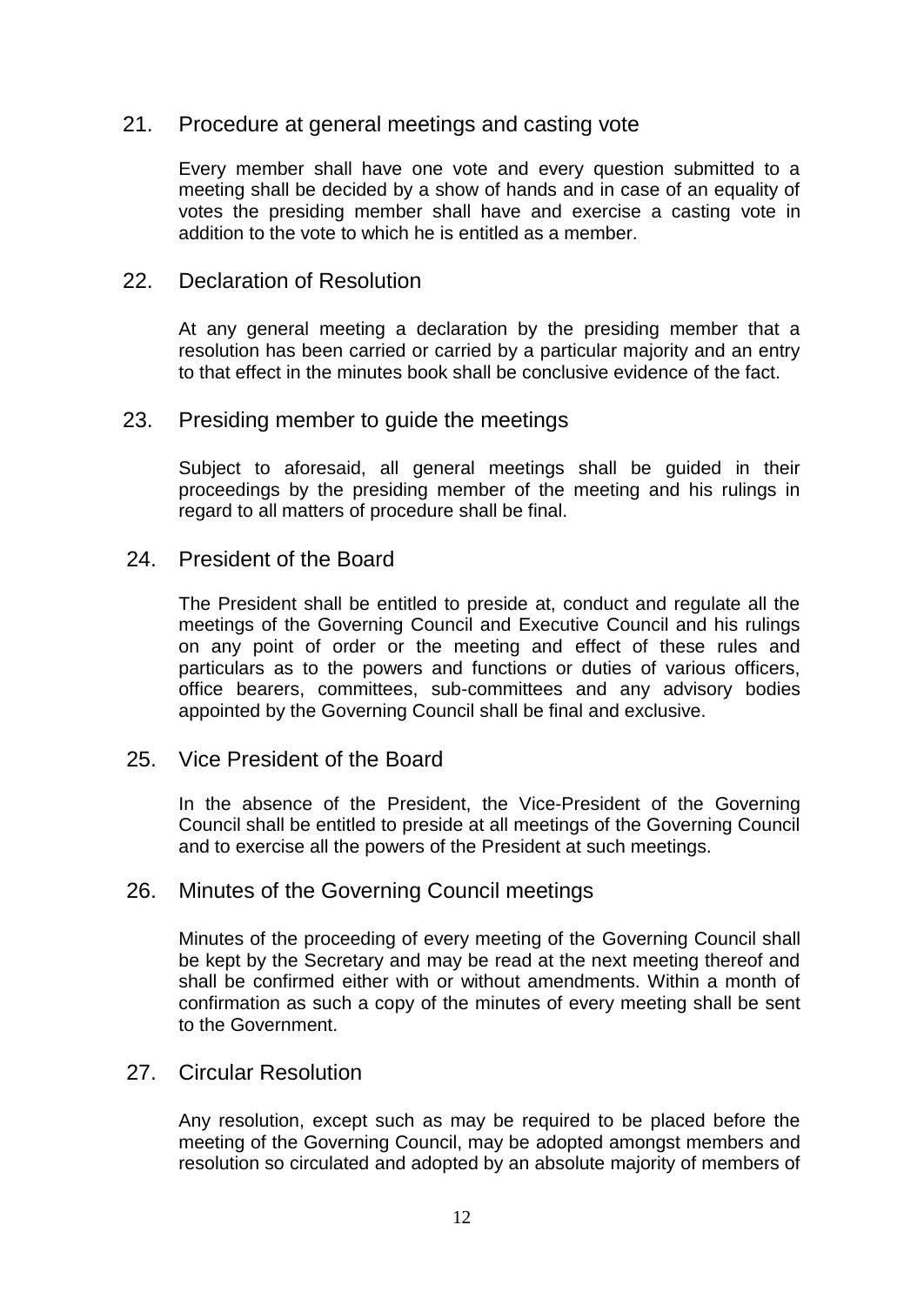the Governing Council shall be effectual and binding as if such resolution had been passed at the meeting of the Governing Council.

#### 28. Travelling and Daily Allowance

No member of any Council or committee of the Board shall be paid any honorarium or remuneration from the funds of the Board. But if any member travels to participate in any meeting of the Councils or committees, or for any purpose of the Board on the request of the President, Chairman or Secretary, he shall be paid from the funds of the Board travelling and daily allowance according to the bye--laws and rates determined by the Governing Council for the purpose.

# POWERS OF THE GOVERNING COUNCIL

- 29. Powers of the Governing Council
	- i. The affairs of the Board shall be carried on & managed by the Governing Council through the Executive Council which may pay all expenses incurred in promoting & registering the Board as a society.
	- ii. Without prejudice to the generality of sub-rule(I)above the Governing Council shall have following powers, namely :
		- a. To lay down principles and policies on which the funds and affairs of the Board including staffing pattern and conditions of service should be managed;
		- b. To accord approval to the executive council for acquiring by purchase, gift, exchange, lease, hire, or otherwise howsoever, from Government and other public bodies or private individual, movable or immovable properties or any other funds together with any attendant obligations & engagements not inconsistent with the object of the board and the provisions of these rules.
		- c. To accord approval to the Executive Council to sell, mortgage, charge, lease, exchange and otherwise transfer or dispose of any movable or immovable property of the Board excepting the property acquired out of grant from government.
		- d. To accord approval to the executive council to borrow or raise money which may be required for the purpose of the Board upon bonds, debentures, promissory notes or securities of the Board or by mortgage, charge, hypothecation or pledge of any movable or immovable properties of the Board.
		- e. To decide on the policy regarding fixation of price of textbooks and other publications of the Board;
		- f. To accept, reject modify or refer back any programme, proposal, recommendation or report from the Executive Council or any other committee or body appointed under these rules.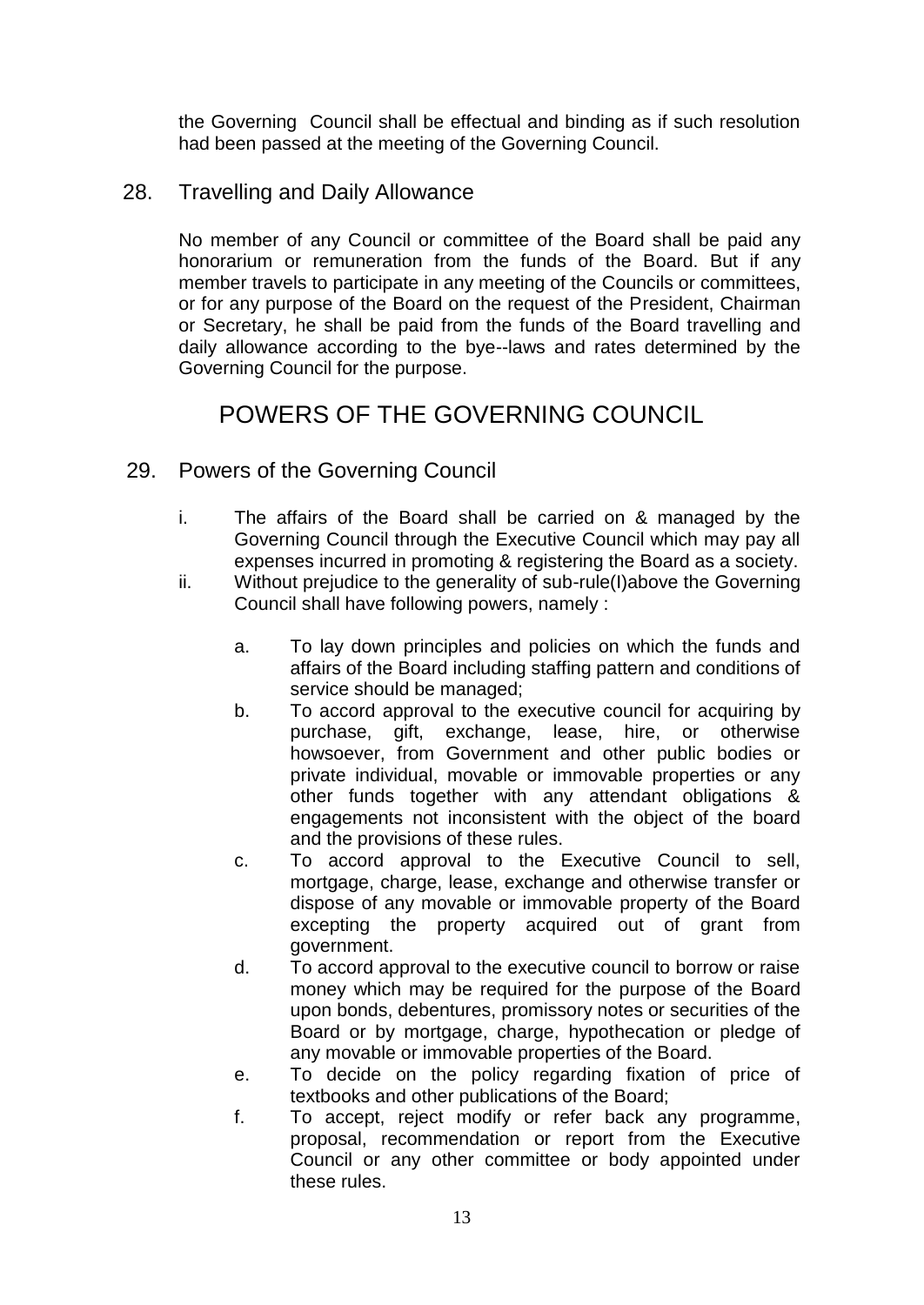- g. To approve the annual, revised or supplementary budget estimates and the annual accounts of income and expenditure of the Board on the recommendations of the Executive Council;
- h. To consider and adopt the annual report and duly audited annual accounts of the Board for sending the same to the Government;
- i. To recommend to the government persons for appointment by deputation from government or on contract from anywhere else, as the Secretary of the Board;
- j. To appoint such advisory bodies or other special committees or sub-committees and appoint there on any member of the Governing Council or outside expert for such purposes and with such powers as the Governing Council may in its absolute discretion think fit and also to dissolve any of the committees or sub-committees or advisory bodies so set up;
- k. To delegate to the Executive Council or any other committee or officer of the Board such administrative, financial or other powers of the Governing Council as the Government Council may deem proper and also to prescribe limitations within which these powers and duties and responsibilities are to be exercised or discharged.
- l. To approve bye-laws framed by the executive council for running any of the affairs of the Board and confirm alterations and amendment made to them.
- m. To alter, abridge these rules or add new rules for promotion and realisation of the objects of the Board with the consent of the Government.
- iii. To exercise such powers not covered by clause 2 (ii) and do all such acts, deeds, matters and things as are incidental or conducive to the attainment of the objects specified in the memorandum of association.

# MANAGEMENT

30. Executive Council

The Management of the affairs of the Board shall be carried on by the executive council according to the rules and regulations of the Board. The executive council shall execute the policies of the Board in the overall direction of the Governing Council with the assistance of the committee and advisory bodies constituted from time to time according to the bye-laws of the Board.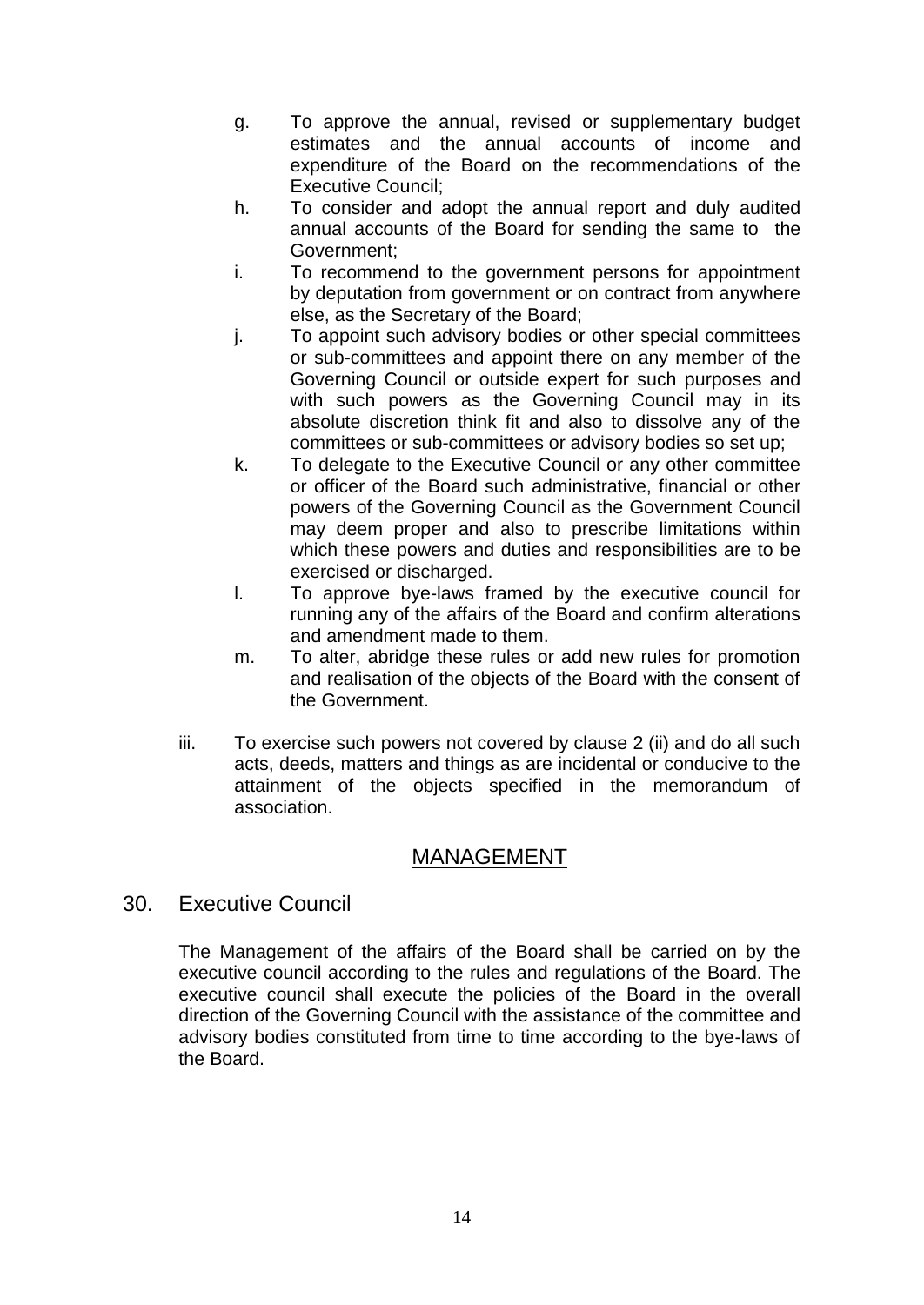# 31. Composition of the Executive Council \*

 The executive council shall consist of the following ex-officio members and office bearers:

| S.             | Designation                                               | Designation  |
|----------------|-----------------------------------------------------------|--------------|
| N.             |                                                           | in Executive |
|                |                                                           | Council      |
|                | Secretary, School Education,** Rajasthan Government,      | Chairman     |
|                | Jaipur                                                    |              |
| $\overline{2}$ | Director Elementary Education Rajasthan, Bikaner          | Member       |
| 3              | Director, Development and Panchayati Raj., Jaipur         | Member       |
| 4              | Director, Literacy and Continuing Edu. Raj. Jaipur        | Member       |
| 5              | Director, Printing & Stationery, Raj., Jaipur             | Member       |
| 6              | Nominee of the Finance Secretary , Govt. of Rajasthan     | Member       |
|                | not below the rank of Deputy Secretary to Govt.           |              |
| 7 <sup>1</sup> | Nominee of the Development Commissioner, Govt. of         | Member       |
|                | Raj., Jaipur not below the rank of Dy. Secretary to Govt. |              |
| 8              | Director, S.I.E.R.T. Raj. Udaipur or his nominee not      | Member       |
|                | below the rank of Joint Director Elementary Education     |              |
| 9              | Secretary, Rajasthan State Text-Book Board, Jaipur        | Member       |
|                |                                                           | Secy.        |

32. The Executive Council may function not withstanding any vacancy in its body whether by non-appointment or otherwise. No act or proceeding of the Executive Council shall be invalidated merely by reason of vacancy on its body or any defect or delay in the appointment of any of its Members.

# PROCEEDINGS OF THE EXECUTIVE COUNCIL

# 33. Meetings

A Meeting of the Executive Council shall ordinarily be held at least once in every three months at such time and place as the Chairman may from time to time determine. Meetings will be summoned by the Secretary on the direction of the Chairman.

#### 34. Notice of meetings

Notice of every ordinary meeting of the Executive Council setting out therein the general particulars of business to be transacted at such meeting shall be sent by the Secretary to each member of the Executive Council at his last known address at least seven clear days before the meeting, but the Chairman shall have the power to convene special meetings of the Executive Council at short notice as and when required.

\_\_\_\_\_\_\_\_\_\_\_\_\_\_\_\_\_\_\_\_\_\_\_\_\_\_\_\_\_\_\_\_\_\_\_\_\_\_\_\_\_\_\_\_\_\_\_\_\_\_\_\_\_\_\_\_\_\_\_\_

- \* New composition of Executive Council inserted vide resolution passed and confirmed by Governing Council on dated 04.07.2000.
- **\*\*** Secretary, School Education inserted in place of Secretary Sanskrit Education, Rajasthan Government, Jaipur.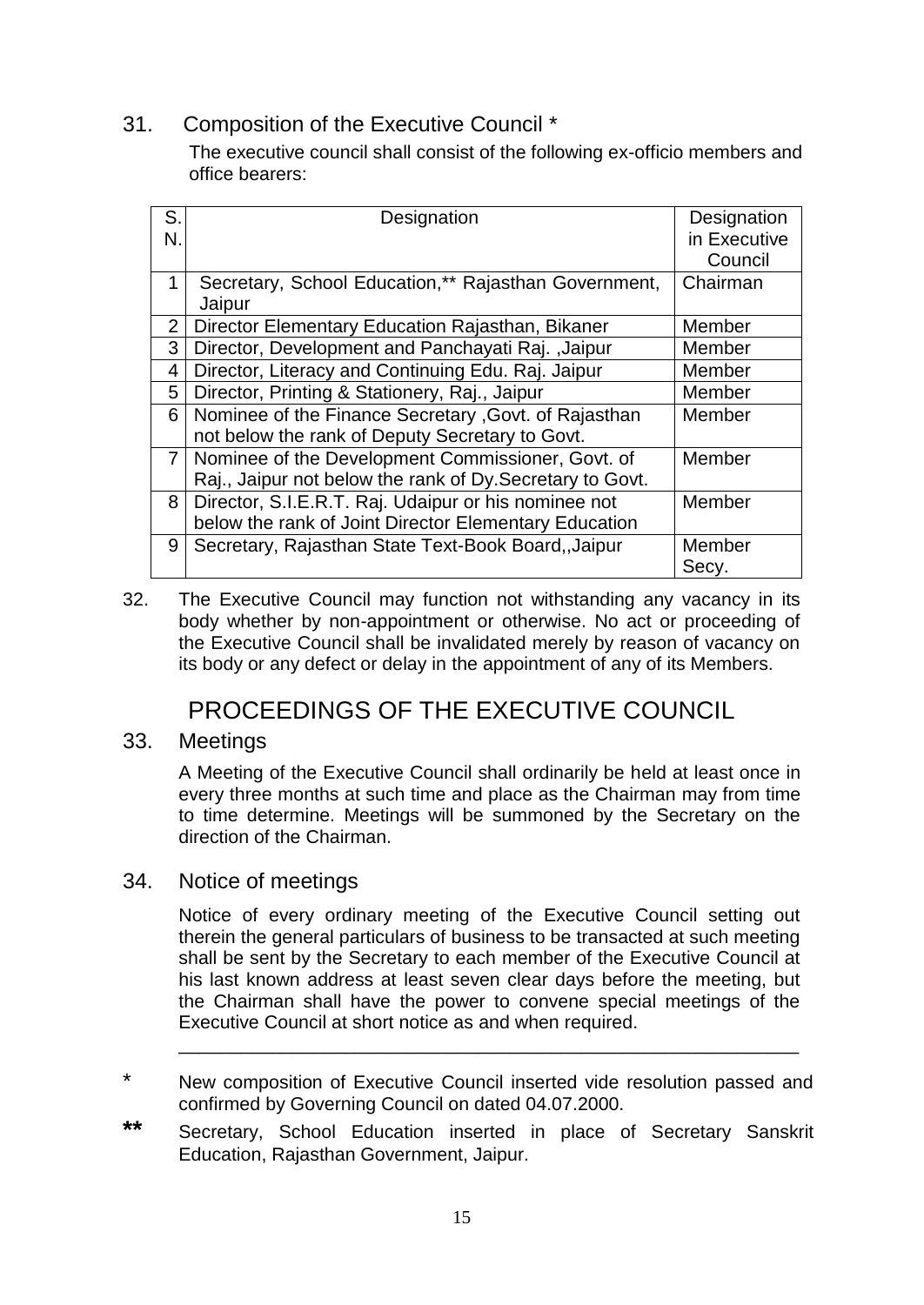Provided that the proceedings of any meeting shall not be invalidated by any irregularity in respect of such notice or by the accidental omission to give or non-receipt of any notice by any member or by reason of any business being considered which is not comprised in such general particulars.

#### 35. Quorum

Three members of the Executive Council present in person shall constitute a quorum at any meeting of the Executive Council. If no quorum is assembled within 15 minutes of the time appointed for the meeting, the members present may adjourn the meeting. Short notice of such adjourned meeting shall be given to all the members of the Executive Council. At such an adjourned meeting no quorum shall be necessary and those present may transact the business for which the meeting was called for.

#### .36. Procedure at the meeting of the Executive Council

Every meeting of the Executive Council shall be presided over by the Chairman and in his absence by any other member chosen by the members present at the meeting from amongst themselves to preside over that meeting. Each member of the Executive Council including the Chairman shall have one vote and if there shall be an equality of votes on any question to be decided by the Executive Council, the presiding member shall have an additional or casting vote.

#### 37. Minutes

The Secretary shall keep the minutes of the meetings and put them for confirmation with or without amendments in the next meeting of the Executive Council, copy of the confirmed minutes of every meeting shall be sent to every member of the Governing Council.

#### 38. Power and duties of the Executive Council

. The following duties and powers may be exercised by the Executive Council ;-

- (a) To appoint officers and employees in its office or offices and frame and regulate the terms and conditions of their services according to the policy laid down by the Governing Council;
- (b) To negotiate, enter into and execute agreements contracts and documents on behalf of the Board and vary and rescind such agreements, contracts & documents;
- (c) To lay down principles and procedures for and advise the Governing Council on the matters relating to preparation, selection, revision, production and distribution of text books and other educational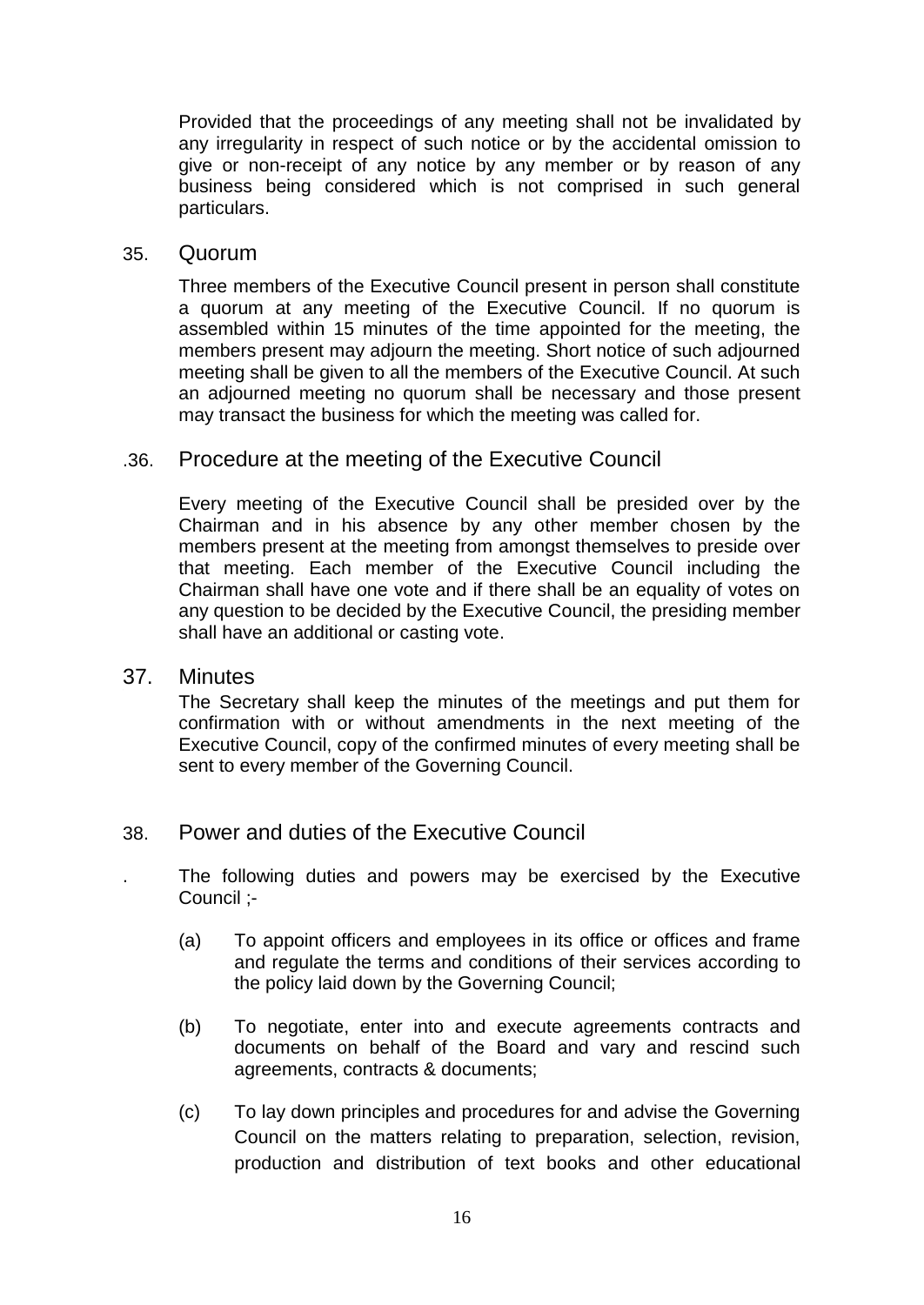literature, and implementation of schemes and programmes pertaining to curricula and syllabi and research in that regard according to the objects of the Board,

- (d) To appoint panels of writers, evaluators, reviewers, translators and subject experts, required for preparation of manuscripts,;
- (e) To expend the funds of the board within the provisions of budget or sanction of the Governing Council in such manner as it shall consider most beneficial for the purposes of the board and to arrange for the maintenance of Boards accounts in the manner laid down by the Accountant General, Rajasthan;
- (f) To make bye laws not inconsistent with these rules for more efficient disposal of the business and activities of the board, appointment of various committees or bodies and for securing coordination in their working, regulating the procedures and other matters incidental thereto and to alter, extend or abridge the same from time to time with the approval of the Governing Council;
- (g) To manage all the affairs, finances, accounts and investment of the Board subject to such policy decision as may be laid down by the Governing Council.
- (h) To formulate the Programme of preparation, production and distribution of textbooks and other educational literature of the Board and lay down a time schedule for the preparation and introduction of new or revised textbooks and supplementary reading material.
- (i) To accept, transfer, hold, co-administer and deal with any property, movable or immovable and funds of the Board with the approval of the Governing Council;
- (j) To consider the annual, revised or supplementary budget proposals for new items of expenditure, investment, transactions involving financial liability to the Board raising funds, pricing system, budget estimates and the annual accounts of income and expenditure of the Board and the observations of the auditors of the Board.
- (k) To sanction the programme for allotment of printing and distribution work of publication of the Board, purchases or hire of stores, papers, forms, stationery, furniture, printing machinery or other equipment required for the Board's office or offices after calling for tenders and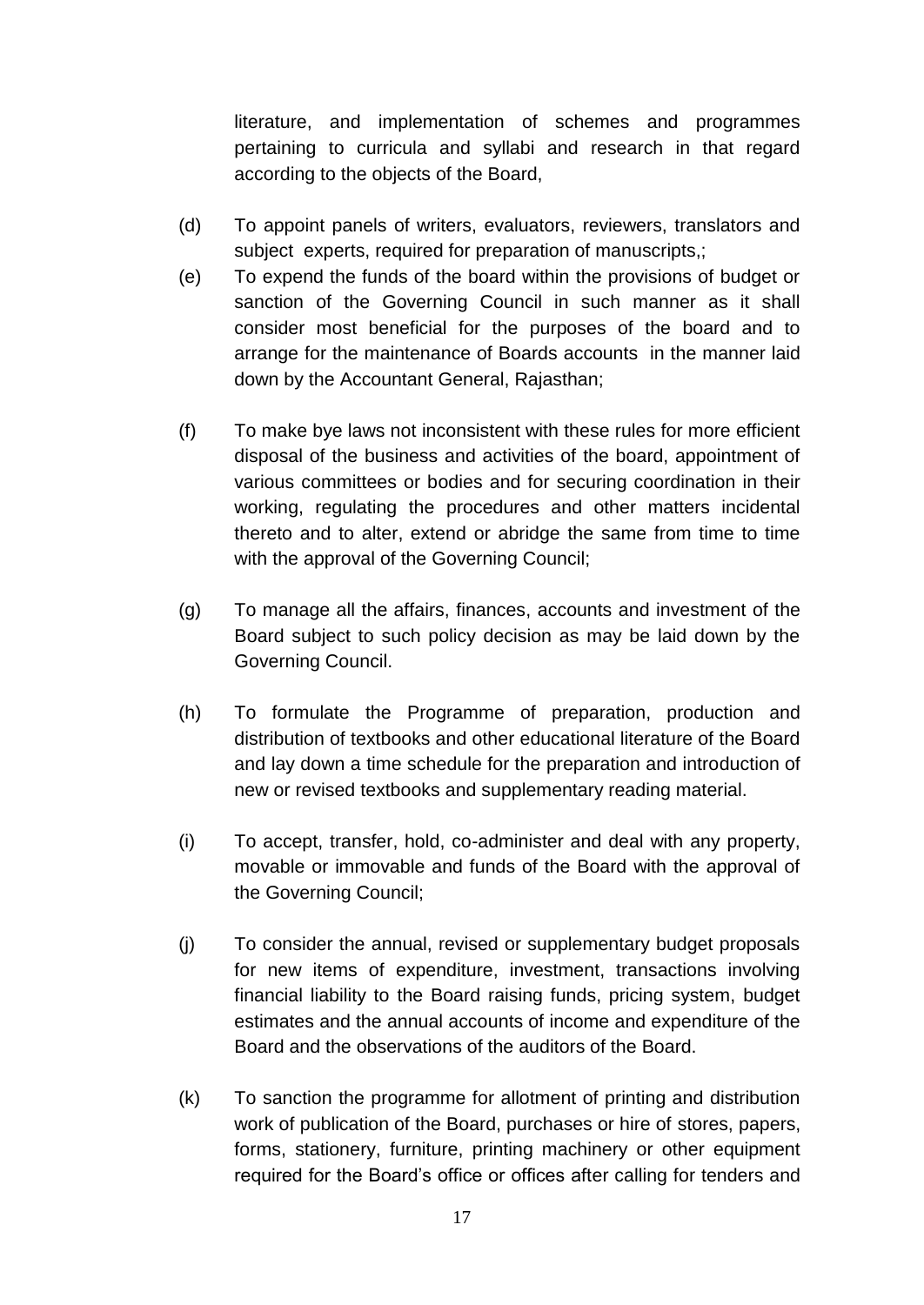to scrutinise them when received or enter into contracts for supply of printing machinery, paper, stationery of equipment or services required by the Board. Provided that it shall not be necessary to call for tenders if the value of equipment required or expenditure involved in the contract is less than Rs. 1000/- or if the above articles or equipments or services are urgently required or if the Executive Council does not think it advisable to call for tenders for reasons recorded by it.

- (l) To fix scales of remuneration and schedule of rates for various jobs involved in the preparation, production and distribution of the Board's publication;
- (m) To frame and adopt such procedures, terms and conditions, forms and system of calling tenders and executing agreements with contractors, as may from time to time be necessary;
- (n) To make recommendations to the Governing Council concerning the amendment of these rules and regulations;
- (o) To accept, modify or refer back any proposal, recommendations or report from various committees or Bodies appointed by the Governing Council;
- (p) To regulate service conditions welfare activities, salaries, honoraria, allowances, contribution, and other benefits of the employees of the Board as per procedure and principles laid down by the Governing Council;
- (q) To execute schemes pertaining to gift paper, free supply of text books etc;
- (r) To consider the Annual Report prepared by the Secretary on the work done by the Board and submit the same to the Governing Council;
- (s) To delegate any of its powers and functions to any committee, subcommittee or body or officers of the Board as it may deem expedient;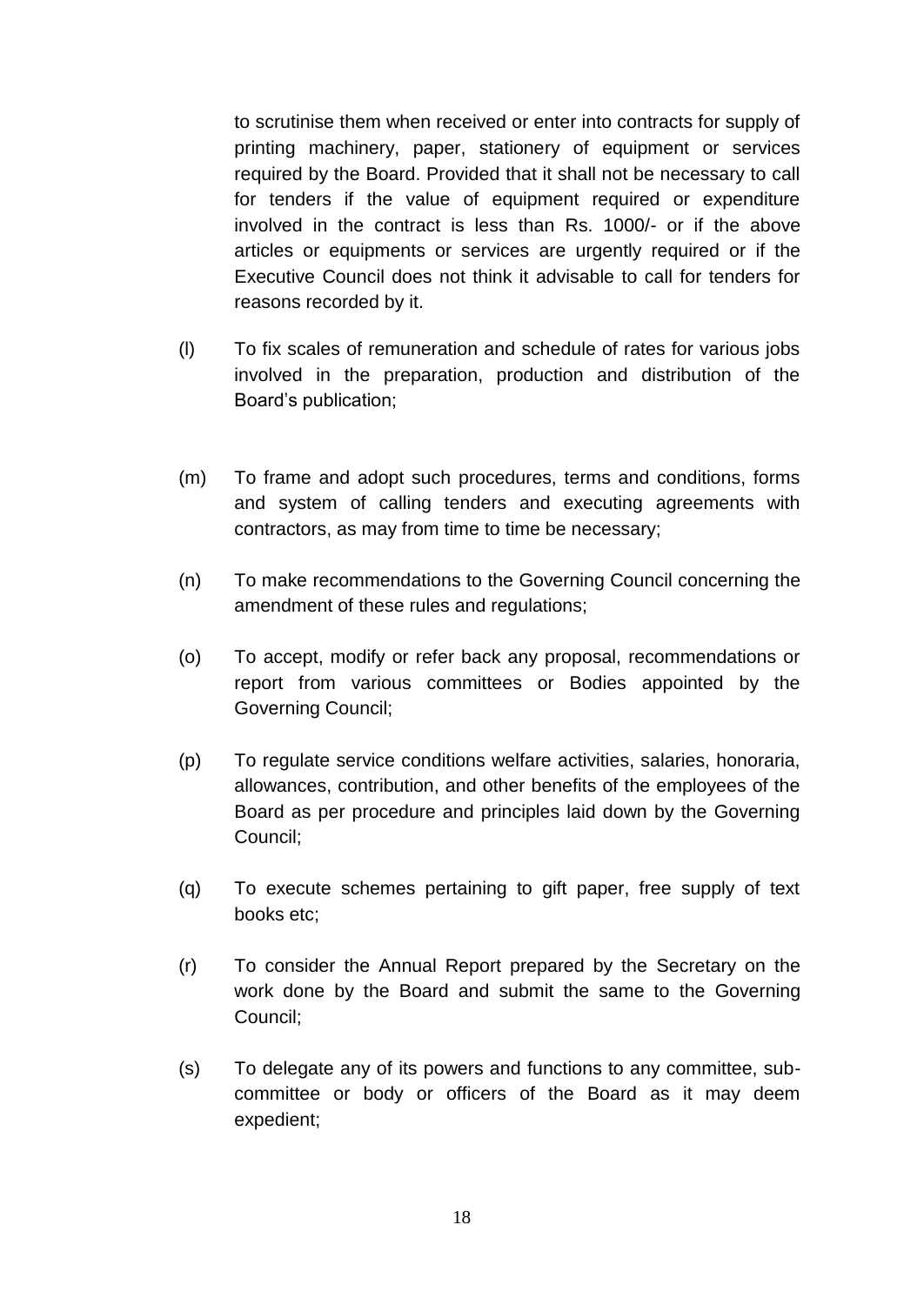- (t) To arrange for the maintenance of effective public relations and relations with other institutions and agencies whose objects, wholly or in part are similar to the objectives of the Board;
- (u) To undertake any other work assigned and exercise any other powers delegated to it by the Governing Council;

### 39. Chairman

The Chairman shall be entitled to preside at, conduct and regulate all meetings of the Executive Council or various committees and his rulings on any point of order shall be final. The Chairman shall be the Chief Executive Authority of the Board and in all cases where no specific directions are given by the Governing Council or contained in these rules the Secretary and officers of the Board shall take directions from the Chairman. The Chairman shall sanction all payments outside the powers of the Secretary within the Budget provisions.

#### 40. Secretary of the Board

There shall be a whole-time Secretary of the Board. As may be decided by the Governing Council from time to time, the incumbent of the post of the Secretary shall either be drawn by deputation from amongst the Rajasthan State Education Service (General) or any other State Service or on contract from anywhere else, and will be appointed by the Government on the recommendation of the Governing Council. The Secretary shall be paid his salary and allowances from the funds of the Board.

# 41. Powers & Duties of the Secretary

(a) The Secretary shall convene on the direction of the President or Chairman whenever necessary, all the meetings of the Governing Council and of the Executive Council receptively, the Secretary shall keep or cause to be kept proper minutes of the proceedings of the General meetings of the members of the Governing council and of the Executive Council and shall do everything necessary to give effect to the Resolutions passed by the Governing council and those passed by the Executive Council and to fulfil all obligations under the provisions of the Rajasthan Societies Registration Act., 1958.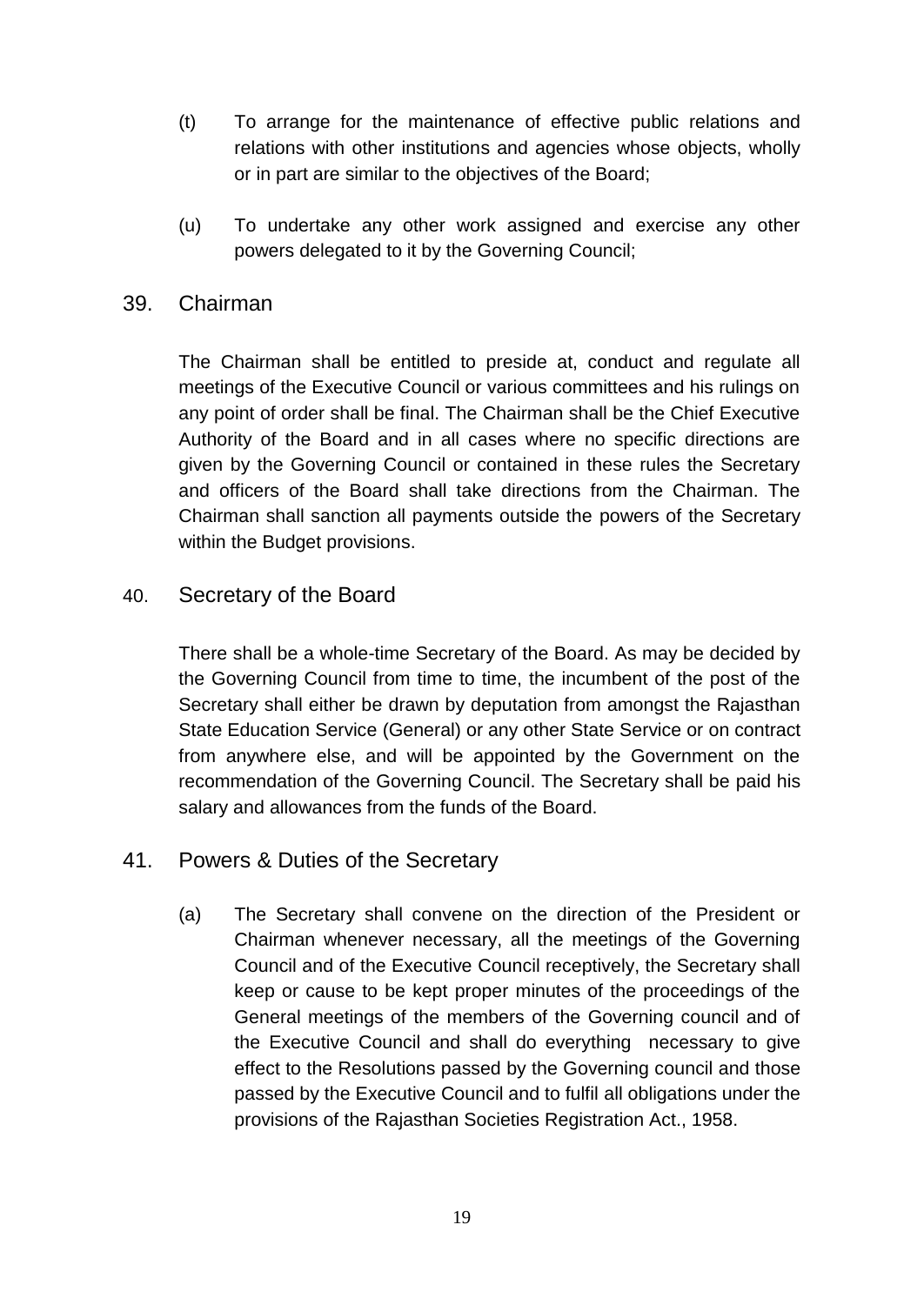- (b) Subject to any order that may be passed by the Governing Council, the Secretary shall be responsible for proper management, execution and supervision of the activities and work undertaken by the Board and of the directions of the Governing Council and Executive Council and shall attend to all general correspondence.
- (c) Secretary shall commission proof reader, artist, photographers, Cartographers and other technicians & experts required for the preparation and production of textbooks and other publications of the Board.
- (d) All officers of the Board shall be subordinate to the Secretary. He shall prescribe the duties of all officers and staff of the Board and shall exercise such supervision and disciplinary control as may be necessary subject to these Rules and bye-laws that may be prescribed by the Governing Council.
- (e) Secretary may with the concurrence of the Executive Council. delegate any of his powers and functions to any other officer, body or authority appointed or established under the Rules,
- (f) Secretary shall be the person in whose name the Board shall sue and be sued.
- (g) All agreements, assurances and deeds shall be executed under the signatures of the Secretary;
- (h) Secretary shall be custodian of the property, movable or immovable, and records of the Board.
- 42. Financial powers of the Secretary

The Secretary shall be the chief Drawing and disbursing Officer of the Board and the staff of the Board including travelling Allowance, medical reimbursement, Honorarium etc. and also travelling allowance bills of the Members of the various bodies and Committees of the Board. He may sanction and incur contingent expenditure not exceeding Rs 150000/-\* in each case subject to the observance of financial bye-laws framed by the Executive Council. He will also have powers to refund securities upto the limit of Rs. 150000/- in each case if the job contract for which the security was given has been completed.

\* Financial power of the Secretary extended up to Rs. 1,50,000/- in place of Rs. 100000/- vide resolution passed and confirmed by governing Council dated 23.09.2009. and government order no. p.12 (2) Edu-1/ele.edu./2000 date 28.01.2010.

\_\_\_\_\_\_\_\_\_\_\_\_\_\_\_\_\_\_\_\_\_\_\_\_\_\_\_\_\_\_\_\_\_\_\_\_\_\_\_\_\_\_\_\_\_\_\_\_\_\_\_\_\_\_\_\_\_\_\_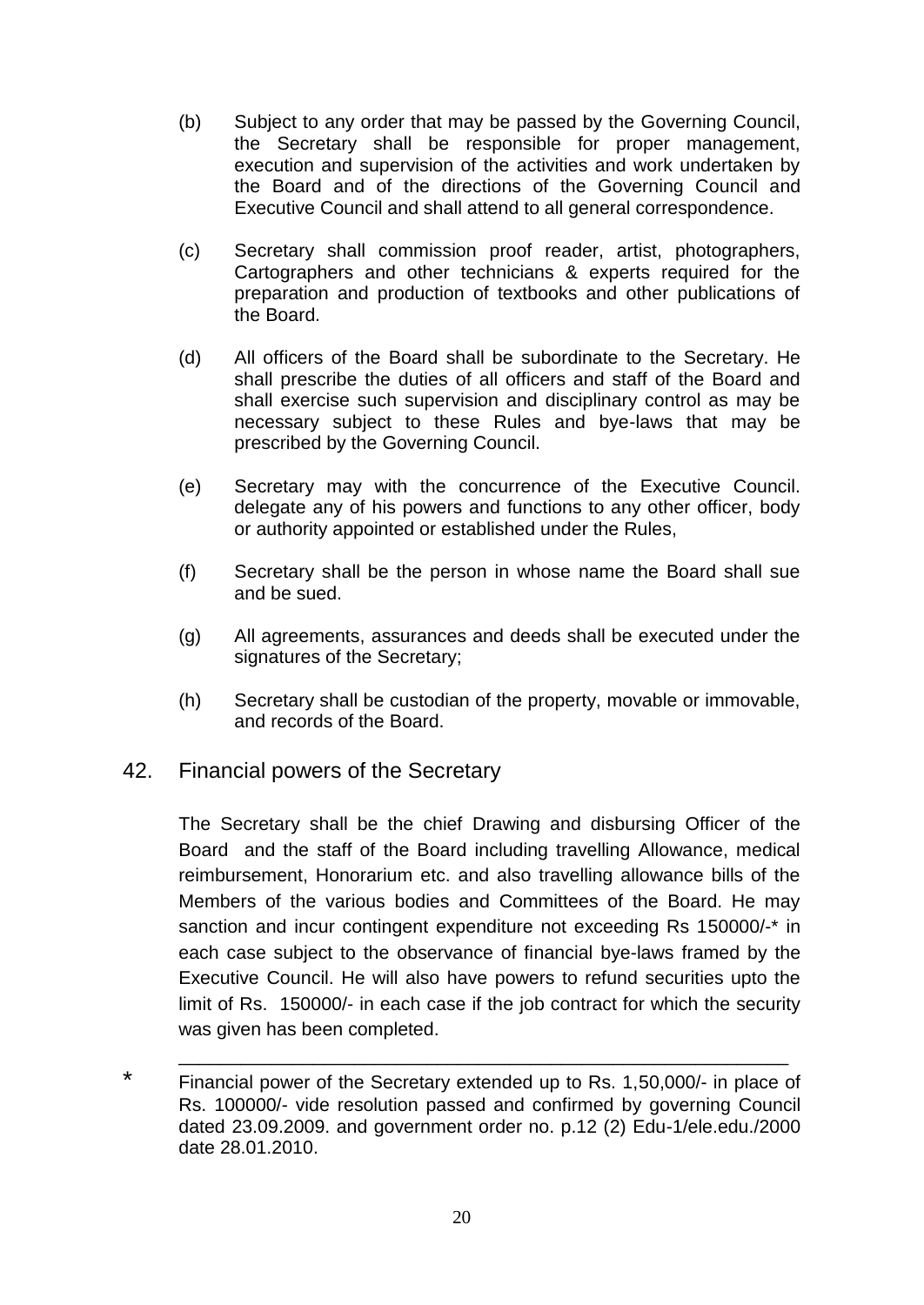### 43. Accounts Officer

- (a) There shall be a whole-time Accounts Officer of the Board who shall be responsible for proper maintenance or ensuring the maintenance of various accounts, stock, transactions, observance of procedures of sales, purchases, payments and utilization of funds of Board according to rules and financial bye-laws of the Board, preparation of budget estimates, financial statements, assisting the Secretary in exercising economy and financial control, and also to attend such other items as may be assigned to him by the Secretary.
- (b) The Accounts Officer shall be drawn by deputation from amongst the Rajasthan Accounts Service. The Government may withdraw the Accounts Officer on the request of the Board even before the expiry of the term of deputation. The Accounts Officer shall be paid his salary and allowances from the funds of the Board.

# ACCOUNTS AND AUDIT

#### 44. Maintenance of Accounts

The Board shall maintain proper commercial accounts and other supporting relevant record to enable it to prepare annual income and expenditure accounts and balance sheet in such form as may be prescribed by the Governing Council in consultation with the State Government and Accountant General, Rajasthan.

45. Audit

The accounts of the Board shall be audited annually by qualified Auditors appointed by the Governing Council and any expenditure incurred in connection with the audit of accounts of the Board, shall be payable by the Board. The Auditor of the Board shall have the same rights, privileges and authority in connection with audit of accounts of the Board as the Accountant General or any other person appointed by him in this behalf has in connection with the audit of Government accounts, and in particular, shall have the rights to demand the production of books, accounts, connected vouchers and other documents and papers and to inspect any of the offices or institutions of the Board. This arrangement will not debar the Accountant General, Rajasthan to audit accounts of the Board as and when they consider necessary.

46. Audit Report with statement of Accounts to be sent to Government

Statement of accounts of the Board as certified by the Auditor together with the audit report thereon shall be forwarded by the Secretary after approval of the Governing Council to the Government of Rajasthan.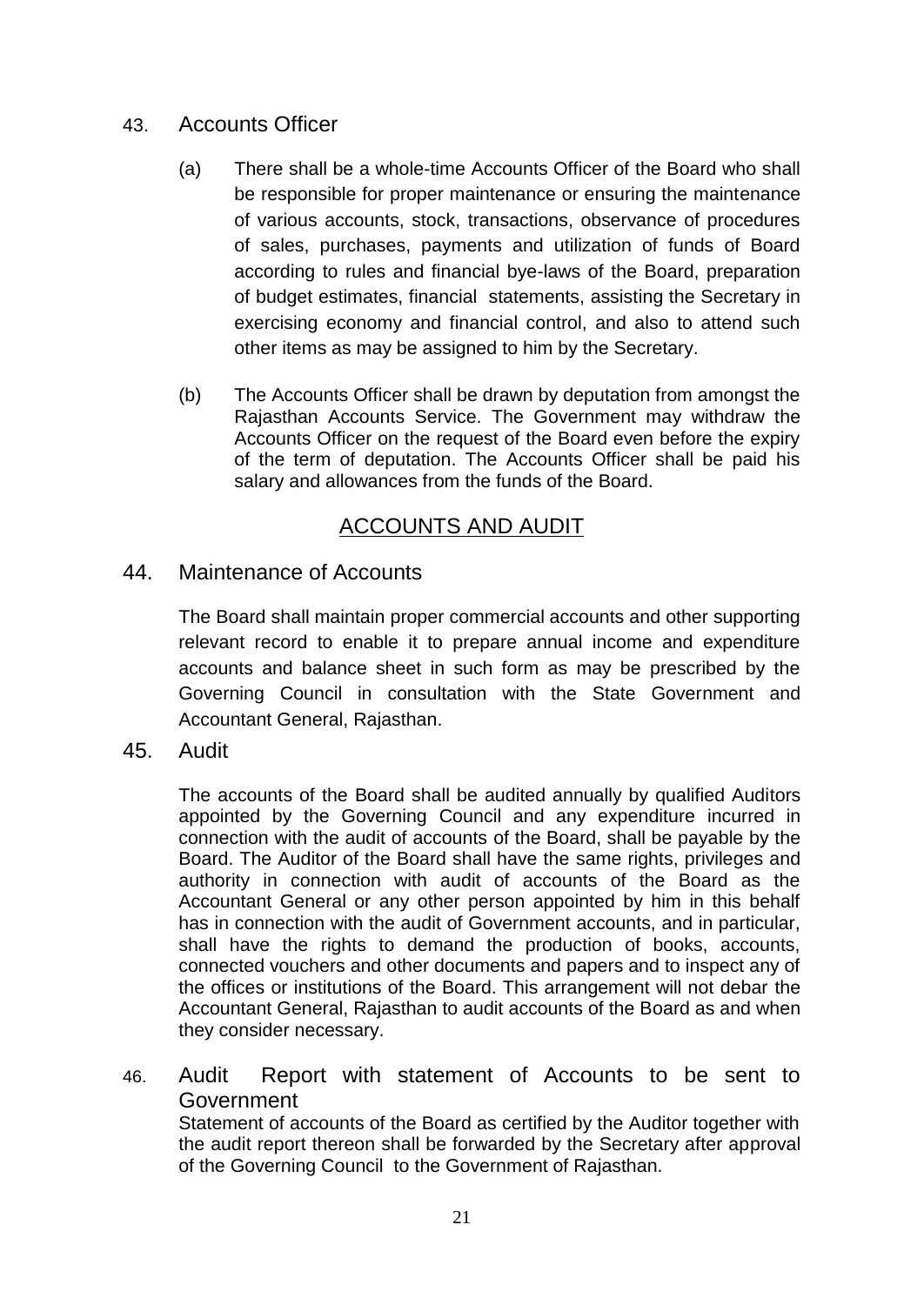# GENERAL

#### 47. Funds of the Board

Funds of the Board shall consist of the following :

- i. Grants, assignments, donations, contributions, advances and loans made by the Government of Rajasthan, Central Government, other State government, and Educational and other institutions for furtherance of the objects of the Board.
- ii. Receipts from sale of property, movable or immovable, of the Board, and
- iii. Income from any other assets acquired by the Board.

#### 48. Banking Accounts

Subject to any bye-laws made or directions given by the Governing Council, all moneys received by or on behalf of the Board shall be paid in one or more accounts to be opened in the name of the Board in any Scheduled Bank or a Cooperative Bank and shall not be withdrawn except by cheque signed by (a) the Chairman and the Secretary for amount exceeding **Rs. 300000/-\* (b) the Secretary and the Senior Accounts Officer for the amount exceeding Rs. 100000/-\*\* and upto Rs. 300000/- ,\*\* and (c) the Secretary for the amount upto Rs. 100000/-.\*\*\***

#### 49. Investments

All moneys not immediately required for the purpose of the Board may be invested in securities authorized by the Indian Trust Act, 1882 or any other law regulating the investment of public trust funds. All such investments shall be placed before the Governing Council, as soon as possible, for its approval.

#### 50. Seal of the Board

The Governing Council may adopt a seal for being used as the seal of the Board and shall provide for the custody thereof. The seal of the Board shall not be affixed to any instrument except by the authority of a resolution of the Governing Council.

\_\_\_\_\_\_\_\_\_\_\_\_\_\_\_\_\_\_\_\_\_\_\_\_\_\_\_\_\_\_\_\_\_\_\_\_\_\_\_\_\_\_\_\_\_\_\_\_\_\_\_\_\_\_\_\_\_\_\_\_

- \* The amount 3 lacs inserted in place of 2 lacs vide order no. p.12 (2) Edu-1/ele.edu./2000 date 28.01.2010.
- \*\* The amount exceeding Rs. 1.00 lac and upto Rs. 3.00 lacs inserted in place of the amount exceeding Rs. 50000/- and upto Rs. 2.00 lacs vide order no. p.12 (2) Edu-1/ele.edu./2000 date 28.01.2010.
- \*\*\* The amount upto Rs. 1.00 lacs inserted in place of 50000/- vide order no. p.12 (2) Edu-1/ele.edu./2000 date 28.01.2010.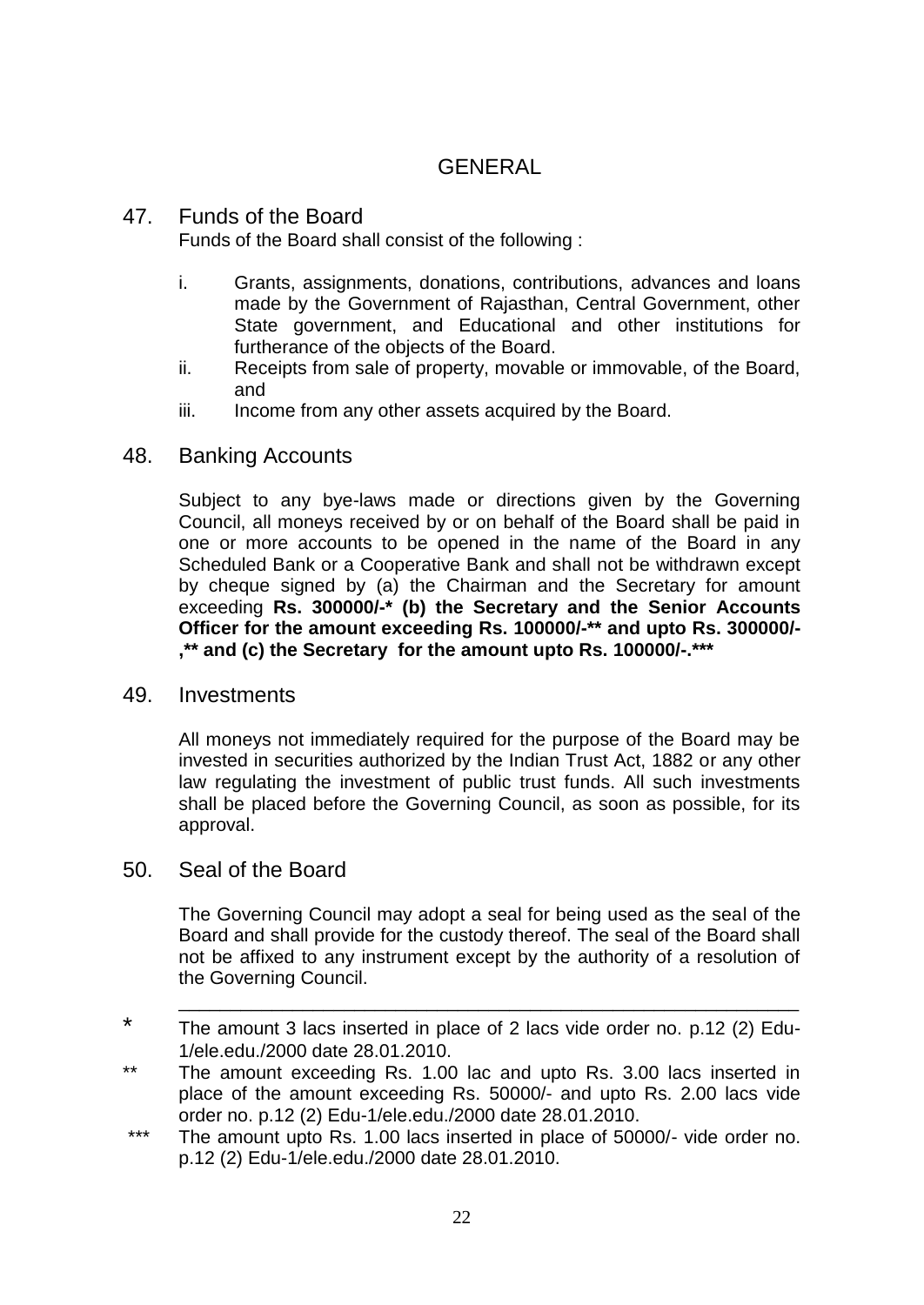#### 51. Contracts

Except as may be otherwise provided in the bye-laws of the Board, all contracts and assurances of property made on behalf of the Board shall be under the seal of the Board and signed on behalf of the Board by the Chairman, Secretary or such other person as the Governing Council may appoint or authorize for the purpose.

# 52. Amendment of subjects of the Board and Rules & Regulations

The objects of the Board or these Rules may from time to time be altered, abridged or extended, if it is considered advisable to do so, at an extraordinary ( special ) general meeting of the Governing Council.

Provided that at least ten clear days notice of the meeting for consideration of proposed alterations, abridgment and extension shall have been given to all the members of Governing Council along with the proportion in the form of a written or printed report. No such proposition shall be carried into effect unless passed & confirmed in a second extra- ordinary meeting after a month's interval by the votes of two- thirds of the members delivered in person and agreed to by the Government.

#### 53. Dissolution of the Board

- (a) Any member not less than two-thirds of the members of the Governing Council may determine in an Extra-ordinary ( special) general meeting called for the purpose, that it is advisable to dissolve the Board at the time that agreed upon. Thereupon a resolution specifying the circumstances under which it has become expedient to dissolve the Board shall be sent to the Government for consent. Upon the receipt by the Board of a duly authenticated communication from the Government expressing their consent to this effect the Board shall be dissolved forthwith or at the time and in the manner specified by the Government.
- (b) The remaining property and assets of the Board after satisfaction of all the debts and liabilities shall, notwithstanding anything contained in the Rules and Regulations of the Board, become vested, without any conveyance or other assurances, in the Government of Rajasthan and with the subject to the same powers and provisions as they were vested in the Governing Council.
- 54. The Registrar, Societies, Rajasthan shall be empowered to inspect the affairs of the Board.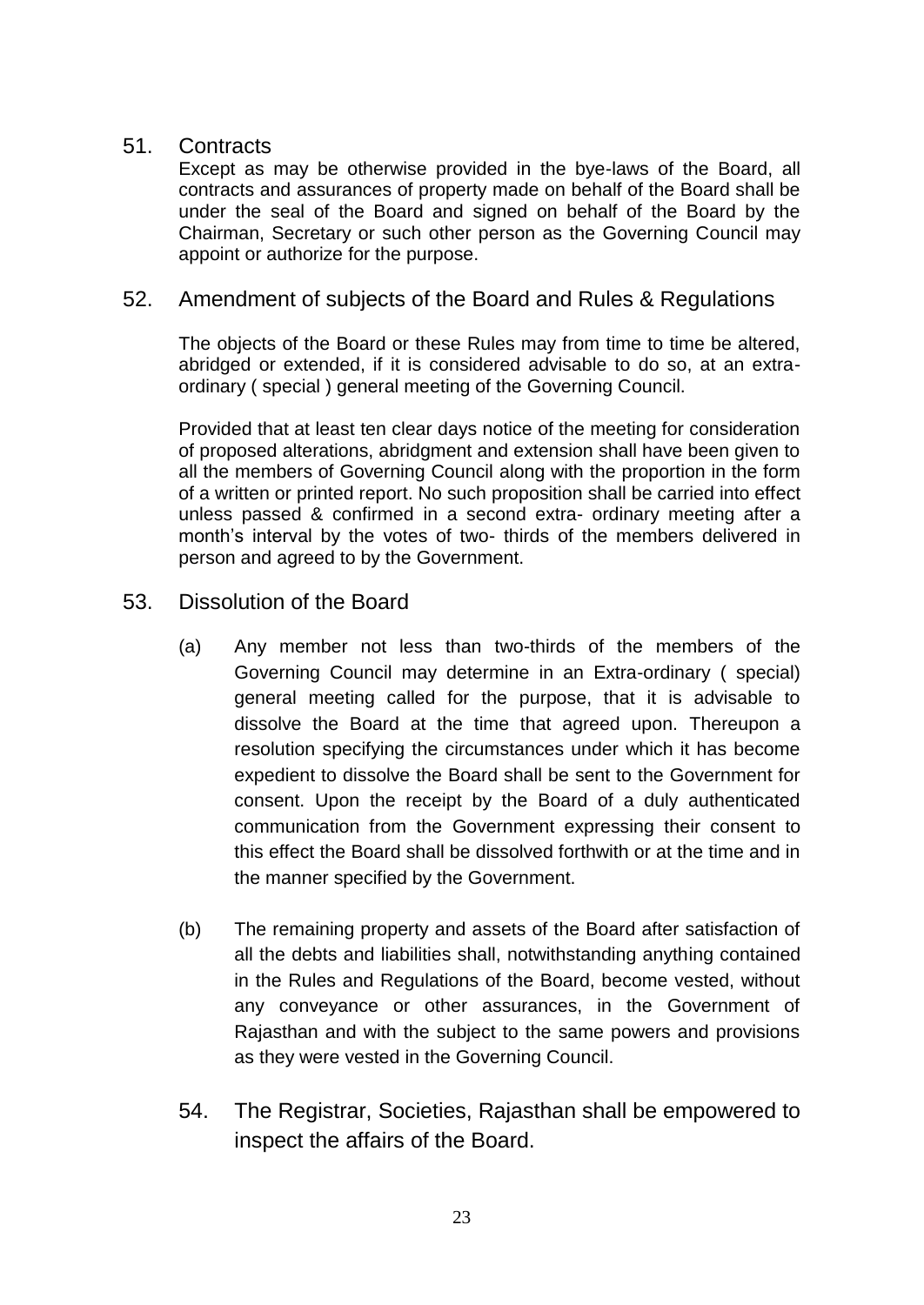#### 55. Provisions during transitory period

- (a) On the date of the issue of these rules, the Nationalization Board of Text book, Rajasthan together with the books, records, furniture, equipment, library and other assets and liabilities as shown in the balance sheet on the day of transfer and premises and buildings occupied on rent immediately before the said date by the Nationalization Board of textbook Rajasthan shall stand transferred to and be maintained by Rajasthan State Text Book Board as the Government may, by general or special order specify.
- (b) Every Officer and servant of the Nationalization Board of Textbook Rajasthan who has been transferred to and vested in the Board, and who was employed by the Government wholly or mainly in connection with the Natio nalization Board of Textbook Rajasthan, immediately before the said date shall, on and from that date become an employee of the Board and shall hold his office therein by the same tenure, at the same remuneration and upon the same terms and conditions the same right and privileges as to pension and gratuity and other matters as he would have held the same on the date aforesaid if these rules had not been made and shall continue to do so until he ceases to be in the employment of the Board, howsoever by option to retain Government service or otherwise and shall be entitled to the rights and privileges under the service rules of the Board only when he elects to be in the Board's Service. The option shall be exercised within eighteen months from the date of enforcement of these rules and in the manner prescribed by the Governing Council. The Executive Council on the specific recommendations of the Secretary permit, in the special cases, any officer or servant of the Nationalization Board of Textbooks transferred to the Board to continue to hold his office in the Board as on deputation from the Government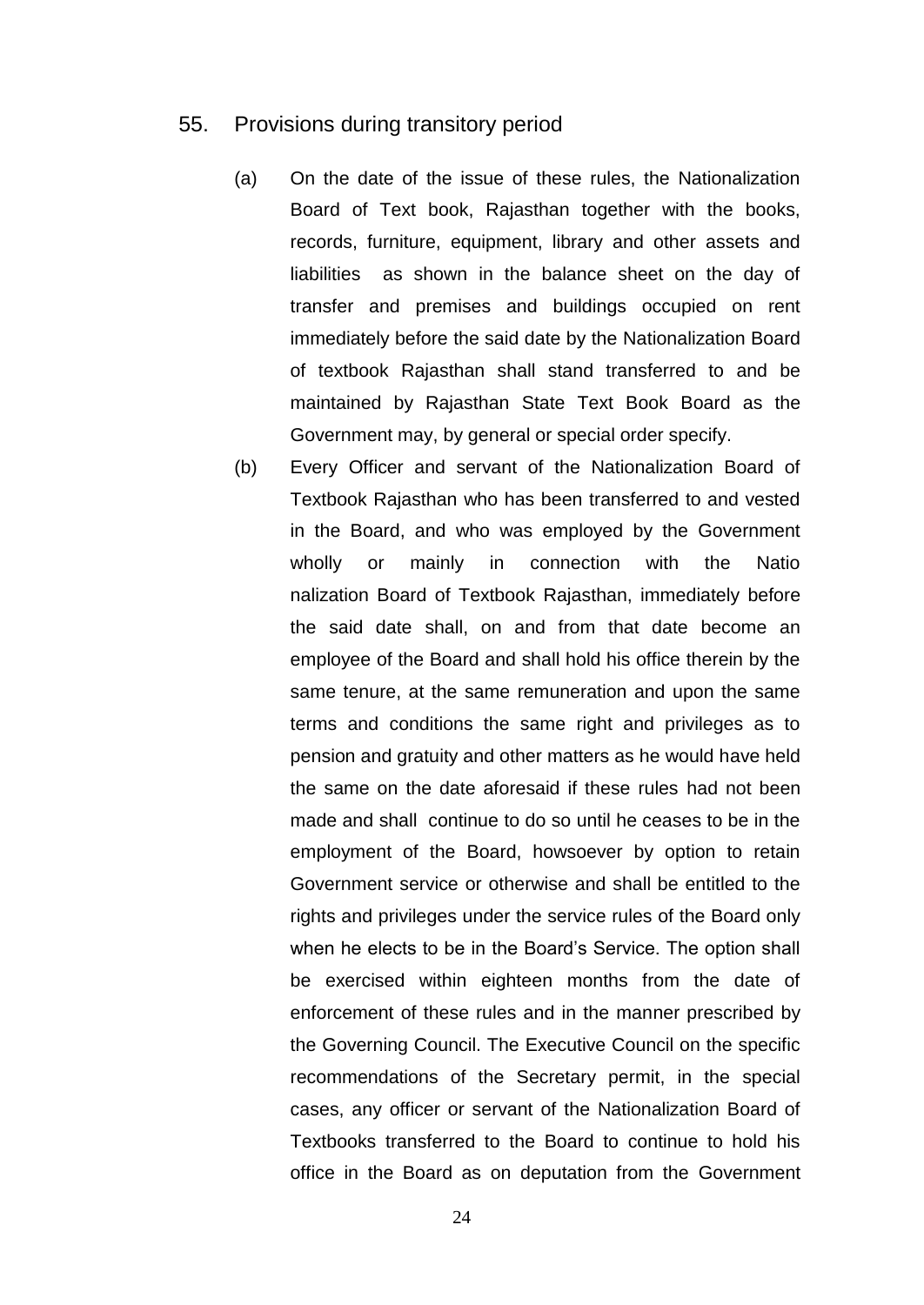Department in which he hold his lien or is to be absorbed subsequently by the Government in case he opts to remain in Government Service, without any deputation allowance. The Government may issue directives to regulate such appointments giving due effect to the provisions thereof.

We the undersigned members certify it to be the true and correct copy of the Rules and Regulations of Rajasthan State Textbook Board, Jaipur.

Name. (1) (2) (3)

Designation:

Address: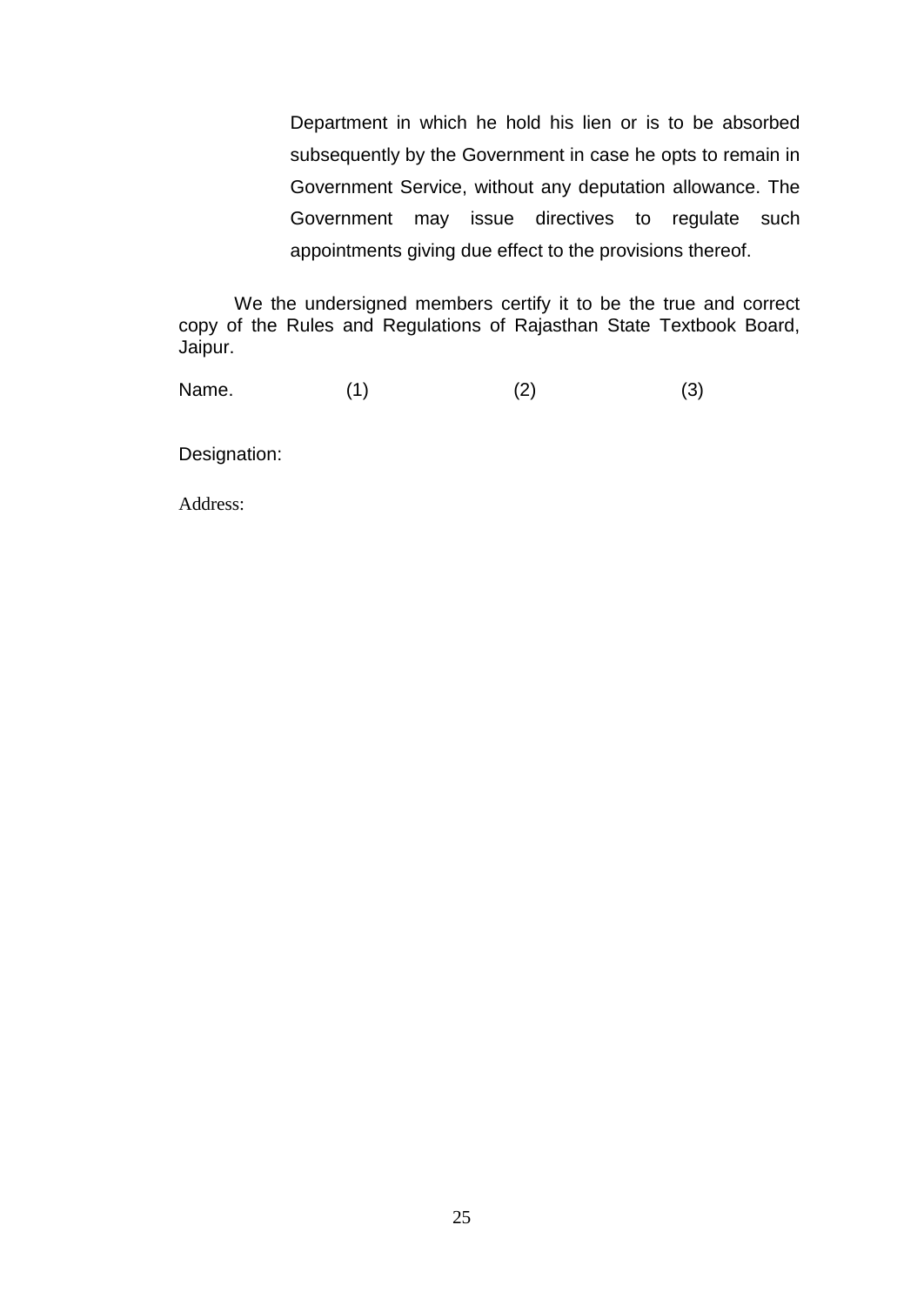कमांक प.12(2) शिक्षा–1 / प्रा.शि. / 2000

जयपुर, दिनांक 07.05.2003

सचिव

राजस्थान राज्य पाठयपुस्तक मण्डल जयपुर

# विषयः-राजस्थान राज्य पाठ्यपुस्तक मण्डल के "मेमोरेण्डम ऑफ ऐसोसिएशन एवं नियमों व विनियमों'' में संशोधन करने के क्रम में।

महोदय.

उपरोक्त विषयान्तर्गत राज्य में प्रारंभिक शिक्षा का प्रभार माननीय शिक्षा मंत्री महोदय एवं शिक्षा सचिव महोदय को दिए जाने के कारण निर्देशानुसार राजस्थान राज्य .<br>पाठ्यपुस्तक मण्डल के ''मेमोरेण्डम आफ ऐसोसिएशन एवं नियमों व विनियमों के नियम-4(अ) में निम्न विवरणानुसार संशोधन करने की राज्य सरकार की स्वीकृति ∕ सहमति एतद द्वारा प्रदान की जाती है।

| क.स. | नियम  |    | वतमान प्रावधान |               | बोडे में पद | संशोधित / सहमत) प्रावधान            |
|------|-------|----|----------------|---------------|-------------|-------------------------------------|
|      | सख्या |    |                |               |             |                                     |
|      | 4(31) |    | पंचायती        | राज मंत्री, l | अध्यक्ष     | शिक्षा मंत्री, राजस्थान             |
|      |       |    | राजस्थान       |               |             |                                     |
|      |       | 2. | विकास          | आयुक्त,       | उपाध्यक्ष   | सचिव, प्रारम्भिक<br>शिक्षा.<br>शासन |
|      |       |    | राजस्थान सरकार |               |             | राजस्थान, सरकार                     |

भवदीय

उप शासन सचिव प्रारम्भिक शिक्षा (आयोजना)

प्रतिलिपि निम्न को सूचनार्थ एवं आवश्यक कार्यवाही हेतु प्रेषित है:-

- सचिव, महामहिम राज्यपाल महोदय, राजस्थान।  $1<sub>1</sub>$
- सचिव (प्रथम / द्वितीय) मुख्यमंत्री महोदय,  $2<sub>1</sub>$
- निजी सचिव, शिक्षामंत्री, राजस्थान। 3.
- निजी सचिव, मुख्य सचिव, राजस्थान सरकार।  $\overline{4}$ .
- निजी सचिव, विकास आयुक्त एवं अतिरिक्त मुख्य सचिव, राजस्थान सरकार।  $5<sub>1</sub>$
- निजी सचिव, प्रारम्भिक शिक्षा, राजस्थान।  $6.$
- निजी सचिव, प्रमुख शासन सचिव, पंचायती राज विभाग।  $7<sub>1</sub>$
- विशिष्ट शासन सचिव, प्रारम्भिक शिक्षा। 8.
- निदेशक, प्रारम्भिक /माध्यमिक/शिक्षा राजस्थान–बीकानेर।  $9.$
- $10.$ उप शासन सचिव, प्रारम्भिक शिक्षा।
- उप शासन सचिव, प्रथम / तृतीय शिक्षा विभाग।  $11.$
- रक्षित पत्रावली ।  $12.$

उप शासन सचिव प्रारम्भिक शिक्षा (आयो.)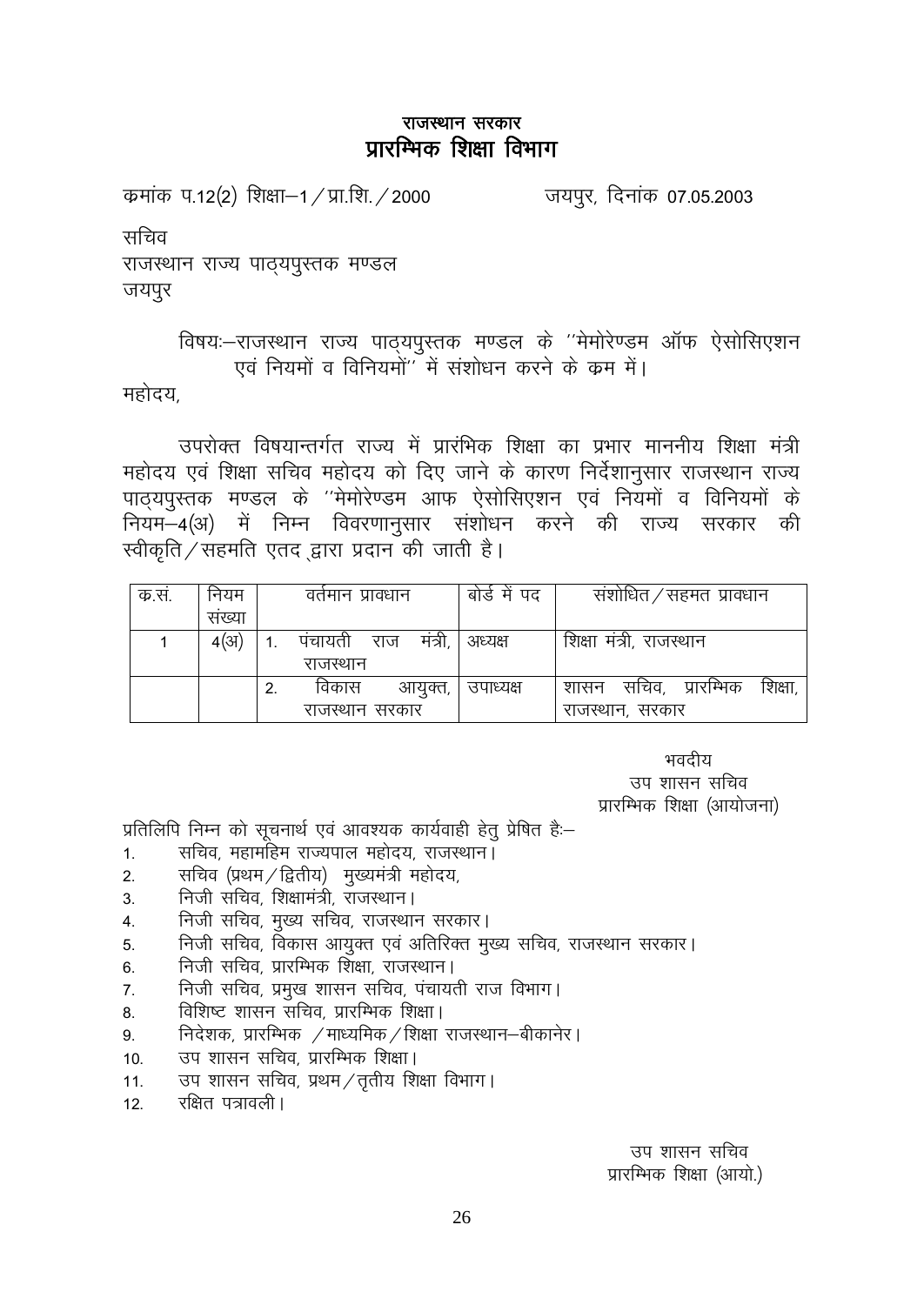कमांक प.12(2) शिक्षा–1 / प्रा.शि. / 2000

जयपुर, दिनांक 24.05.2004

सचिव

राजस्थान राज्य पाठयपुस्तक मण्डल जयपुर

# विषयः-राजस्थान राज्य पाठ्यपुस्तक मण्डल के ''मेमोरेण्डम ऑफ ऐसोसिएशन एवं नियमों व विनियमों" में संशोधन करने के क्रम में।

महोदय.

उपरोक्त विषयान्तर्गत निर्देशानुसार राजस्थान राज्य पाठ्यपुस्तक मण्डल के "मेमोरेण्डम आफ ऐसोसिएशन एवं नियमों व विनियमों के नियम-31 "Composition of the Executive Council" में निम्न विवरणानुसार संशोधन करने की राज्य सरकार की स्वीकृति ∕ सहमति एतद द्वारा प्रदान की जाती है।

| क.स. | नियम  | । वर्तमान प्रावधान                                          |                 | . बोर्ड में पद   संशोधित $\,$ सहमत प्रावधान                                      |
|------|-------|-------------------------------------------------------------|-----------------|----------------------------------------------------------------------------------|
|      | सख्या |                                                             |                 |                                                                                  |
|      | 31    | विशिष्ट शासन<br>प्रारम्भिक शिक्षा, पंचायती<br>राज, राजस्थान | सचिव.   चेयरमैन | शासन सचिव, प्रारम्भिक,<br>माध्यमिक एवं संस्कृत शिक्षा<br>विभाग, राजस्थान,  जयपुर |

भवदीय

उप शासन सचिव प्रारम्भिक शिक्षा (आयोजना)

प्रतिलिपि निम्न को सूचनार्थ एवं आवश्यक कार्यवाही हेतू प्रेषित है:-

- सचिव, महामहिम राज्यपाल महोदय, राजस्थान।  $1.$
- सचिव, मुख्यमंत्री महोदया, राजस्थान। 2.
- निजी सचिव, शिक्षामंत्री, राजस्थान।  $\overline{3}$ .
- निजी सचिव, मुख्य सचिव, राजस्थान सरकार।  $\overline{4}$ .
- निजी सचिव, विकास आयुक्त एवं अतिरिक्त मुख्य सचिव, राजस्थान सरकार। 5.
- निजी सचिव, प्रारम्भिक, माध्यमिक एवं संस्कृत शिक्षा विभाग। 6.
- निजी सचिव, प्रमुख शासन सचिव, पंचायती राज विभाग।  $\overline{7}$ .
- विशिष्ट शासन सचिव, प्रारम्भिक शिक्षा। 8.
- निदेशक, पंचायती राज विभाग राजस्थान जयपुर। 9.
- निदेशक, प्रारम्भिक /माध्यमिक/शिक्षा राजस्थान-बीकानेर।  $10.$
- उप शासन सचिव, प्रारम्भिक शिक्षा।  $11.$
- उप शासन सचिव, प्रथम / तृतीय शिक्षा विभाग।  $12.$
- रक्षित पत्रावली ।  $13.$

उप शासन सचिव प्रारम्भिक शिक्षा (आयो.)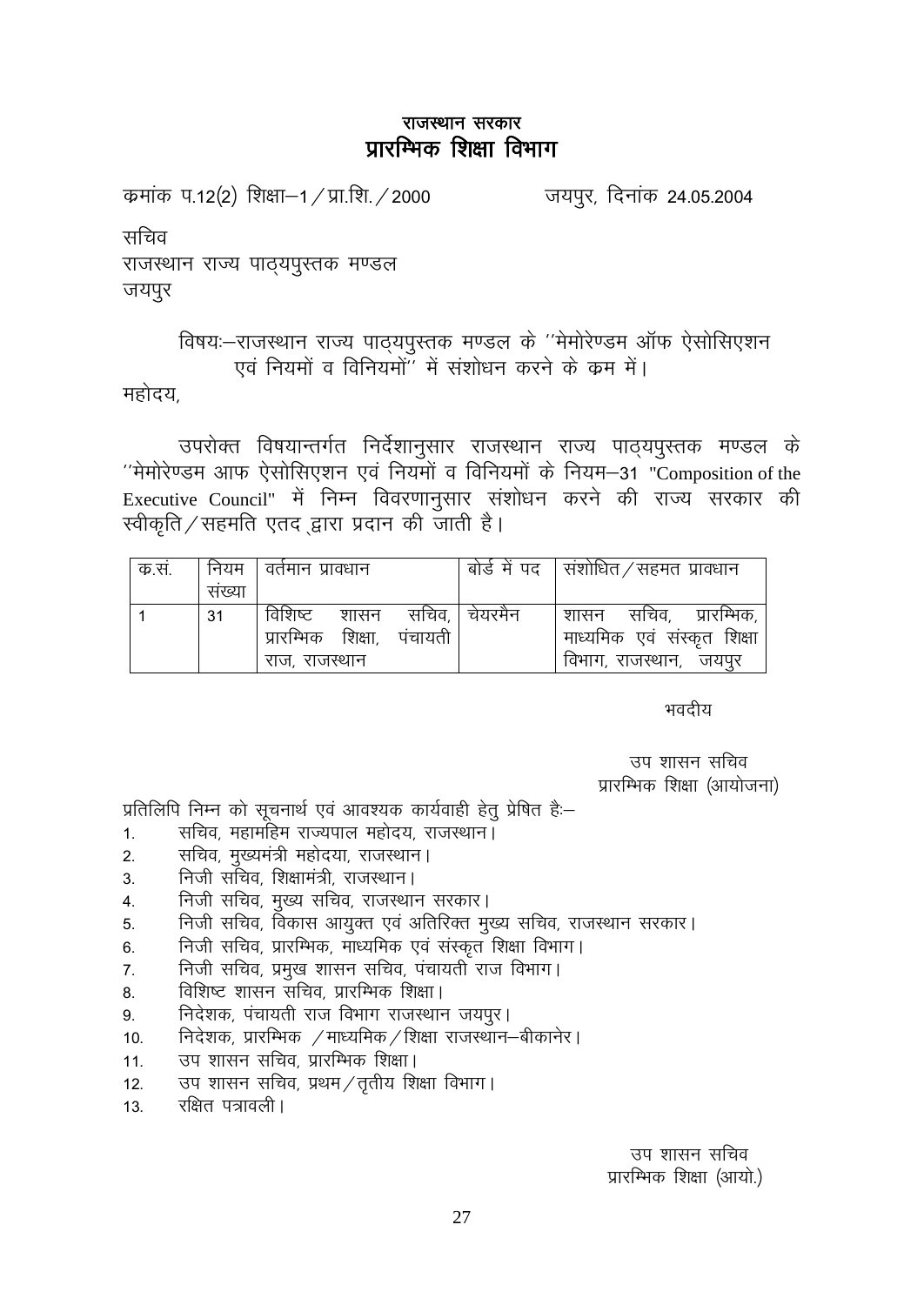कमांक प.12(2) शिक्षा–1 / प्रा.शि. / 2000

जयपुर, दिनांक 04.12.2004

सचिव

राजस्थान राज्य पाठयपुस्तक मण्डल जयपुर

# विषयः-राजस्थान राज्य पाठ्यपुस्तक मण्डल के ''मेमोरेण्डम ऑफ ऐसोसिएशन एवं नियमों व विनियमों" में संशोधन करने के क्रम में।

महोदय.

उपरोक्त विषयान्तर्गत निर्देशानुसार राजस्थान राज्य पाठ्यपुस्तक मण्डल के "मेमोरेण्डम आफ ऐसोसिएशन एवं नियमों व विनियमों" के नियम-31 "Composition of the Executive Council" में निम्न विवरणानुसार संशोधन करने की राज्य सरकार की स्वीकति ∕ सहमति एतद द्वारा प्रदान की जाती है।

| क.सं. |        | । नियम   वर्तमान प्रावधान   |         | बोर्ड में पद सिंशोधित / सहमत प्रावधान |
|-------|--------|-----------------------------|---------|---------------------------------------|
|       | संख्या |                             |         |                                       |
|       | 31     | शासन सचिव, प्रारम्भिक,      | चेयरमैन | । विशिष्ट शासन सचिव,                  |
|       |        | माध्यमिक एवं संस्कृत शिक्षा |         | प्रारम्भिक शिक्षा<br>विभाग            |
|       |        | विभाग, राजस्थान, जयपूर।     |         | राजस्थान, जयपुर।                      |

उप शासन सचिव प्रारम्भिक शिक्षा (आयोजना)

प्रतिलिपि निम्न को सूचनार्थ एवं आवश्यक कार्यवाही हेतु प्रेषित है:-

- सचिव, महामहिम राज्यपाल महोदय, राजस्थान।  $1.$
- सचिव, मुख्यमंत्री महोदया, राजस्थान।  $2.$
- निजी सचिव, शिक्षामंत्री, राजस्थान।  $3.$
- निजी सचिव, मुख्य सचिव, राजस्थान।  $\overline{4}$
- निजी सचिव, विकास आयुक्त एवं अतिरिक्त मुख्य सचिव, राजस्थान। 5.
- निजी सचिव, प्रमुख शासन सचिव, प्रारम्भिक, माध्यमिक एवं संस्कृत शिक्षा। 6.
- निजी सचिव, प्रमुख शासन सचिव, पंचायती राज विभाग।  $7<sub>1</sub>$
- विशिष्ट शासन सचिव, प्रारम्भिक शिक्षा। 8.
- आयुक्त, पंचायती राज विभाग, राजस्थान, जयपुर। 9.
- निर्देशक, प्रारम्भिक / माध्यमिक शिक्षा, राजस्थान, बीकानेर।  $10.$
- उप शासन सचिव, प्रारम्भिक शिक्षा।  $11.$
- $12.$ उप शासन सचिव, प्रथम/तृतीय शिक्षा विभाग
- रक्षित पत्रावली ।  $13.$

उप शासन सचिव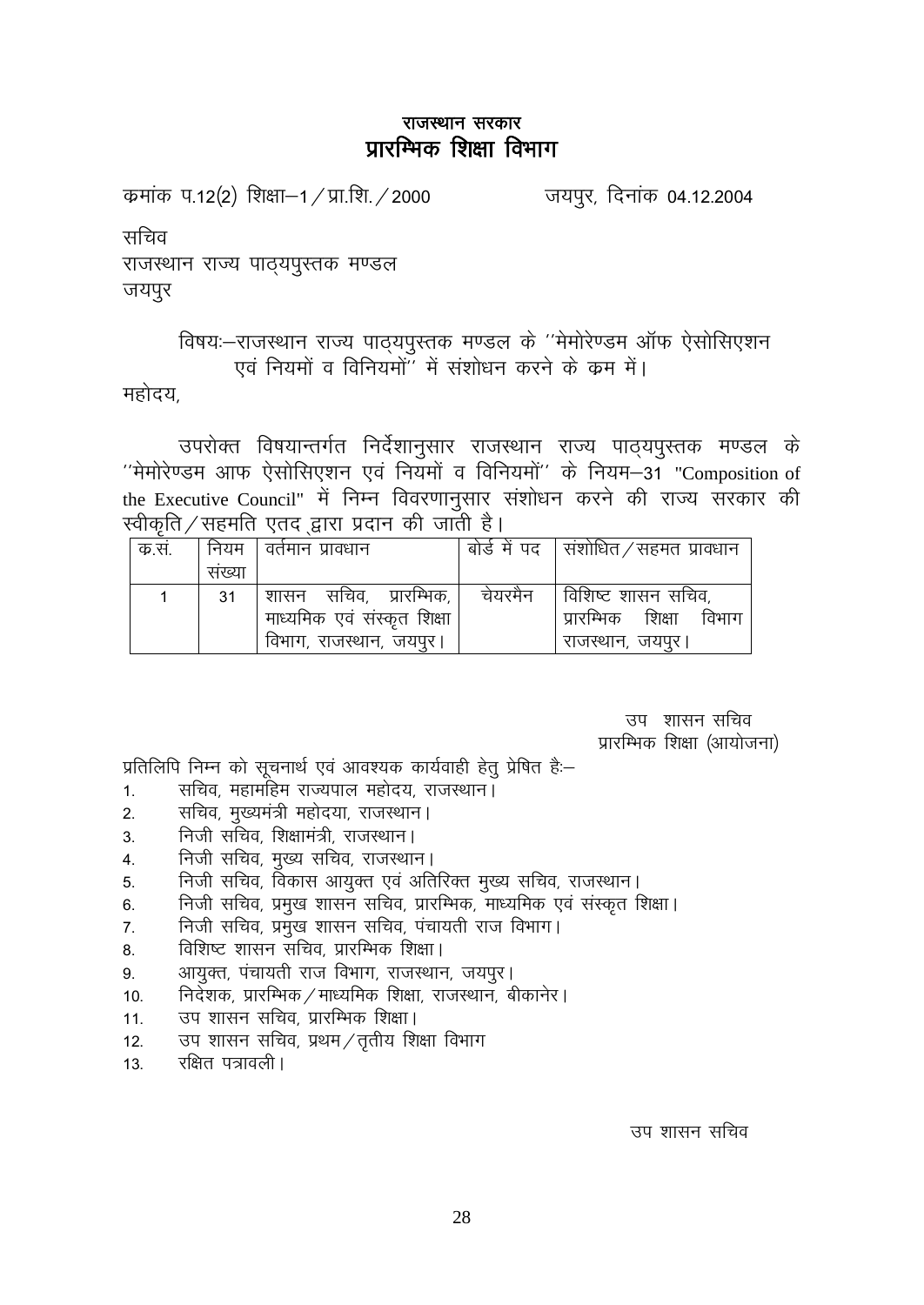कमांक प.12(2) शिक्षा–1 / प्रा.शि. / 2000

जयपुर, दिनांक 28.01.2005

सचिव

राजस्थान राज्य पाठयपुस्तक मण्डल जयपुर

# विषयः-राजस्थान राज्य पाठ्यपुस्तक मण्डल के ''मेमोरेण्डम ऑफ ऐसोसिएशन एवं नियमों व विनियमों" में संशोधन करने के क्रम में।

महोदय.

उपरोक्त विषयान्तर्गत निर्देशानुसार राजस्थान राज्य पाठ्यपुस्तक मण्डल के "मेमोरेण्डम आफ ऐसोसिएशन एवं नियमों व विनियमों के नियम-31 "Composition of the Executive Council" में निम्न विवरणानुसार संशोधन करने की राज्य सरकार की स्वीकृति ∕ सहमति एतद द्वारा प्रदान की जाती है।

| क.स. |       | नियम । वर्तमान प्रावधान               | बोर्ड में पद   संशोधित / सहमत प्रावधान                  |
|------|-------|---------------------------------------|---------------------------------------------------------|
|      | सख्या |                                       |                                                         |
|      | 31    | प्रारम्भिक शिक्षा, राजस्थान<br>जयपर । | शासन सचिव, प्रारम्भिक शिक्षा<br>विभाग, राजस्थान, जयपूर। |

उप शासन सचिव प्रारम्भिक शिक्षा (आयोजना)

प्रतिलिपि निम्न को सूचनार्थ एवं आवश्यक कार्यवाही हेतु प्रेषित है:-

- सचिव, महामहिम राज्यपाल महोदय, राजस्थान।  $\mathbf{1}$ .
- सचिव, माननीय मुख्यमंत्री महोदया, राजस्थान।  $\overline{2}$ .
- निजी सचिव, शिक्षामंत्री, राजस्थान। 3.
- निजी सचिव शिक्षा राज्यमंत्री राजस्थान।  $\overline{4}$ .
- निजी सचिव, मुख्य सचिव, राजस्थान। 5.
- निजी सचिव, अतिरिक्त मुख्य सचिव एवं विकास आयुक्त, राजस्थान।  $6.$
- निजी सचिव, प्रमुख शासन सचिव, प्रारम्भिक, माध्यमिक एवं संस्कृत शिक्षा।  $\overline{7}$
- निजी सचिव, प्रमुख शासन सचिव, ग्रामीण विकास एवं पंचायती राज विभाग। 8.
- शासन सचिव, प्रारम्भिक शिक्षा। 9.
- आयुक्त ग्रामीण विकास एवं पंचायती राज विभाग, राजस्थान जयपुर।  $10.$
- निर्देशक, प्रारम्भिक / माध्यमिक शिक्षा, राजस्थान, बीकानेर।  $11.$
- उप शासन सचिव, प्रारम्भिक शिक्षा।  $12.$
- उप शासन सचिव, प्रथम / तृतीय शिक्षा विभाग।  $13.$
- रक्षित पत्रावली |  $14.$

उप शासन सचिव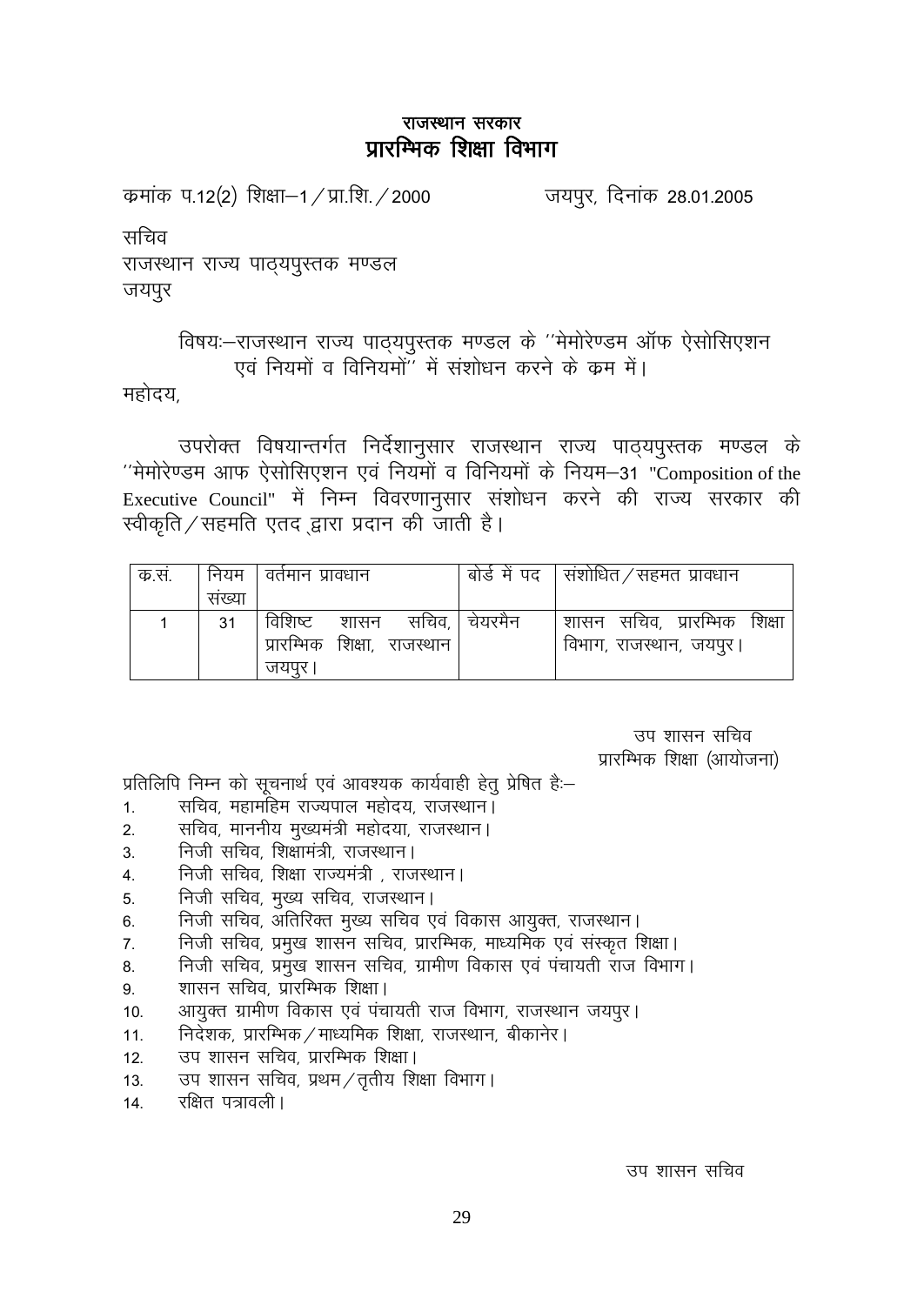### राजस्थान सरकार स्कूल एवं संस्कृत शिक्षा विभाग प्रारम्भिक शिक्षा (आयोजना) अनुभाग

कमांक प.12(2) शिक्षा–1 / प्रा.शि. / 2000

जयपूर, दिनांक 20.11.2006

सचिव

राजस्थान राज्य पाठ्यपुस्तक मण्डल जयपुर

# विषयः-राजस्थान राज्य पाठ्यपुस्तक मण्डल के ''मेमोरेण्डम ऑफ ऐसोसिएशन एवं नियमों व विनियमों" में संशोधन करने के क्रम में।

महोदय

उपरोक्त विषयान्तर्गत निर्देशानुसार राजस्थान राज्य पाठ्यपुस्तक मण्डल के "मेमोरेण्डम आफ ऐसोसिएशन एवं नियम 1973" नियम-31 "Composition of the Executive Council" में निम्न विवरणानुसार संशोधन करने की राज्य सरकार की स्वीकृति / सहमति एतद द्वारा प्रदान की जाती है।

| क.स. |       | नियम । वर्तमान प्रावधान            | , बोर्ड में पद $\,$   संशोधित $\,$ / सहमत प्रावधान |
|------|-------|------------------------------------|----------------------------------------------------|
|      | सख्या |                                    |                                                    |
|      | 31    | सचिव, प्रारम्भिक   चेयरमैन<br>शासन | शासन सचिव, संस्कृत<br>शिक्षा,                      |
|      |       | शिक्षा, राजस्थान जयपुर             | राजस्थान सरकार, जयपुर।                             |

शासन उप सचिव प्रारम्भिक शिक्षा (आयोजना)

प्रतिलिपि निम्न को सूचनार्थ एवं आवश्यक कार्यवाही हेतू प्रेषित है:-

- प्रमुख सचिव, महामहिम राज्यपाल महोदया, राजस्थान।  $1.$
- प्रमुख सचिव, माननीय मुख्यमंत्री महोदया, राजस्थान सरकार।  $2.$
- निजी सचिव. माननीय शिक्षामंत्री महोदय. राजस्थान ।  $3<sub>l</sub>$
- निजी सचिव, माननीय शिक्षा राज्यमंत्री, राजस्थान।  $\overline{4}$ .
- निजी सचिव, मुख्य सचिव, राजस्थान। 5.
- निजी सचिव, अतिरिक्त मुख्य सचिव, विकास, राजस्थान। 6.
- निजी सचिव, प्रमुख शासन सचिव, स्कूल एवं संस्कृत शिक्षा।  $7<sub>1</sub>$
- निजी सचिव, शासन सचिव, संस्कृत शिक्षा। 8.
- निजी सचिव, आयुक्त, विभागीय जांच तृतीय।  $9.$
- आयुक्त प्रारम्भिक शिक्षा / माध्यमिक शिक्षा, राजस्थान, बीकानेर।  $10<sub>1</sub>$
- उप शासन सचिव, प्रथम / प्रारम्भिक / तृतीय ।  $11.$
- रक्षित पत्रावली |  $12<sup>1</sup>$

शासन उप सचिव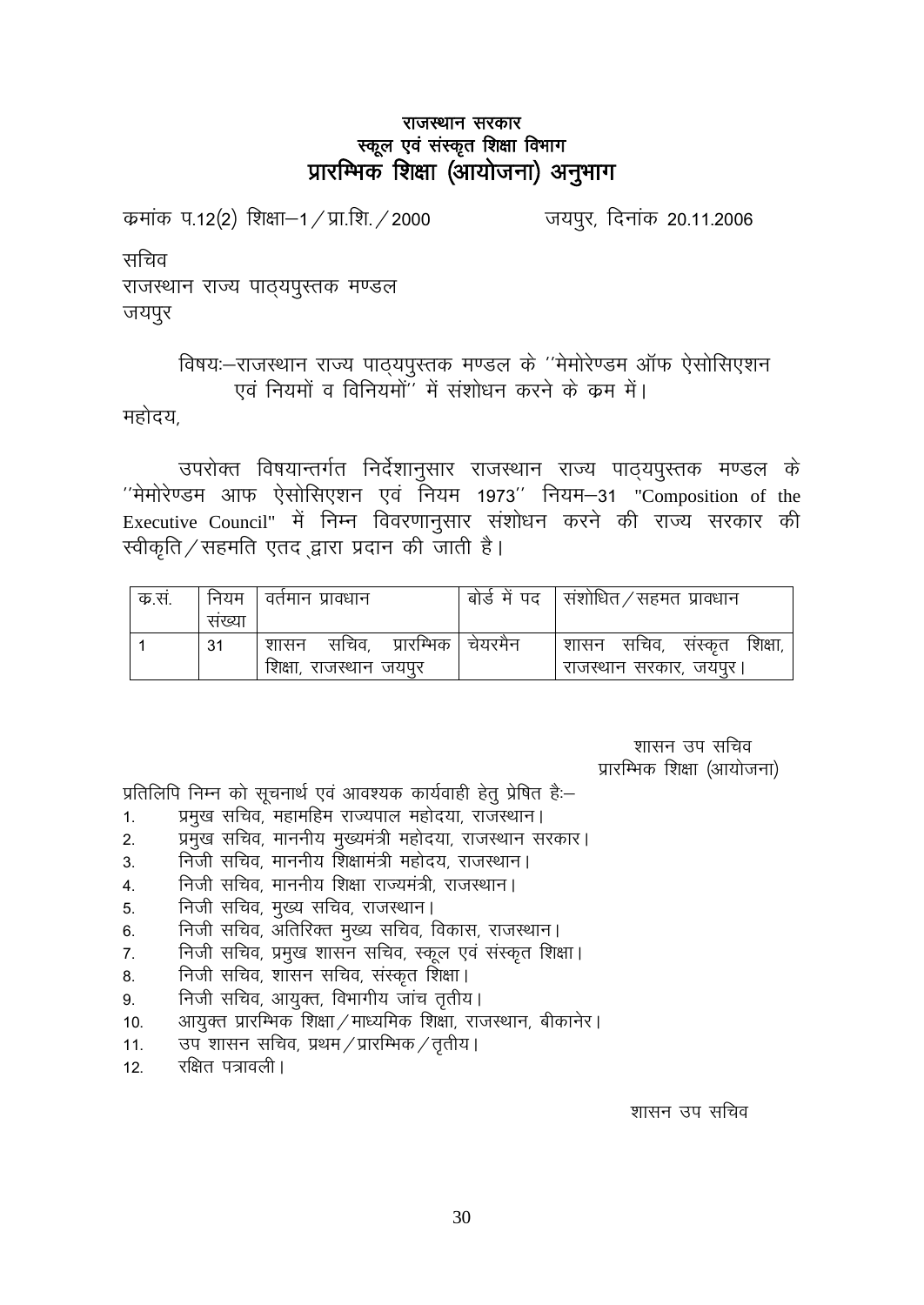### राजस्थान सरकार स्कूल एवं संस्कृत शिक्षा विभाग प्रारम्भिक शिक्षा (आयोजना) अनुभाग

कमांक प.12(2) शिक्षा–1 / प्रा.शि. / 2000 जयपुर, दिनांक 06.06.2007

सचिव

राजस्थान राज्य पाठयपुस्तक मण्डल जयपुर

विषयः-राजस्थान राज्य पाठ्यपुस्तक मण्डल के ''मेमोरेण्डम ऑफ ऐसोसिएशन एवं नियमों व विनियमों'' में संशोधन करने के क्रम में।

महोदय.

उपरोक्त विषयान्तर्गत निर्देशानुसार राजस्थान राज्य पाठ्यपुस्तक मण्डल के  $'$ मेमोरेण्डम आफ ऐसोसिएशन एवं नियम 1973'' नियम-31 "Composition of the Executive Council" में निम्न विवरणानुसार संशोधन करने की राज्य सरकार की  $R$ कीकृति / सहमति एतद द्वारा प्रदान की जाती है।

| क.सं. | नियम  | वर्तमान प्रावधान                                                 | बोडे में पद | संशोधित ⁄ सहमत प्रावधान                                |
|-------|-------|------------------------------------------------------------------|-------------|--------------------------------------------------------|
|       | सख्या |                                                                  |             |                                                        |
|       | 31    | संस्कृत  <br>सचिव,<br>शासन<br>शिक्षा, राजस्थान सरकार,<br>जयपुर । | । चेयरमैन   | शासन सचिव, स्कूल<br>शिक्षा,,<br>राजस्थान सरकार, जयपुर। |

शासन उप सचिव प्रारम्भिक शिक्षा (आयोजना)

प्रतिलिपि निम्न को सूचनार्थ एवं आवश्यक कार्यवाही हेतु प्रेषित है:-

- 1. प्रमुख सचिव, महामहिम राज्यपाल महोदया, राजस्थान।
- 2. प्रमुख सचिव, माननीय मुख्यमंत्री महोदया, राजस्थान सरकार।
- 3. निजी सचिव, माननीय शिक्षामंत्री महोदय, राजस्थान।
- 4. निजी सचिव. माननीय शिक्षा राज्यमंत्री. राजस्थान।
- 5. निजी सचिव, मुख्य सचिव, राजस्थान।
- 6- futh lfpo] vfrfjDr eq[; lfpo] fodkl] jktLFkkuA
- 7. निजी सचिव, प्रमुख शासन सचिव, स्कूल एवं संस्कृत शिक्षा।
- 8. निजी सचिव, निवर्तमान शासन सचिव, संस्कृत शिक्षा एवं वर्तमान निदेशक, ई.गा.प., राजस्थान संस्थान, जयपुर।
- 9. निजी सचिव, शासन सचिव, स्कूल शिक्षा।
- 10. अायुक्त प्रारम्भिक शिक्षा / माध्यमिक शिक्षा, राजस्थान, बीकानेर।
- 11. उप शासन सचिव, प्रथम / प्रारम्भिक / तृतीय |
- 12 रक्षित पत्रावली |

शासन उप सचिव